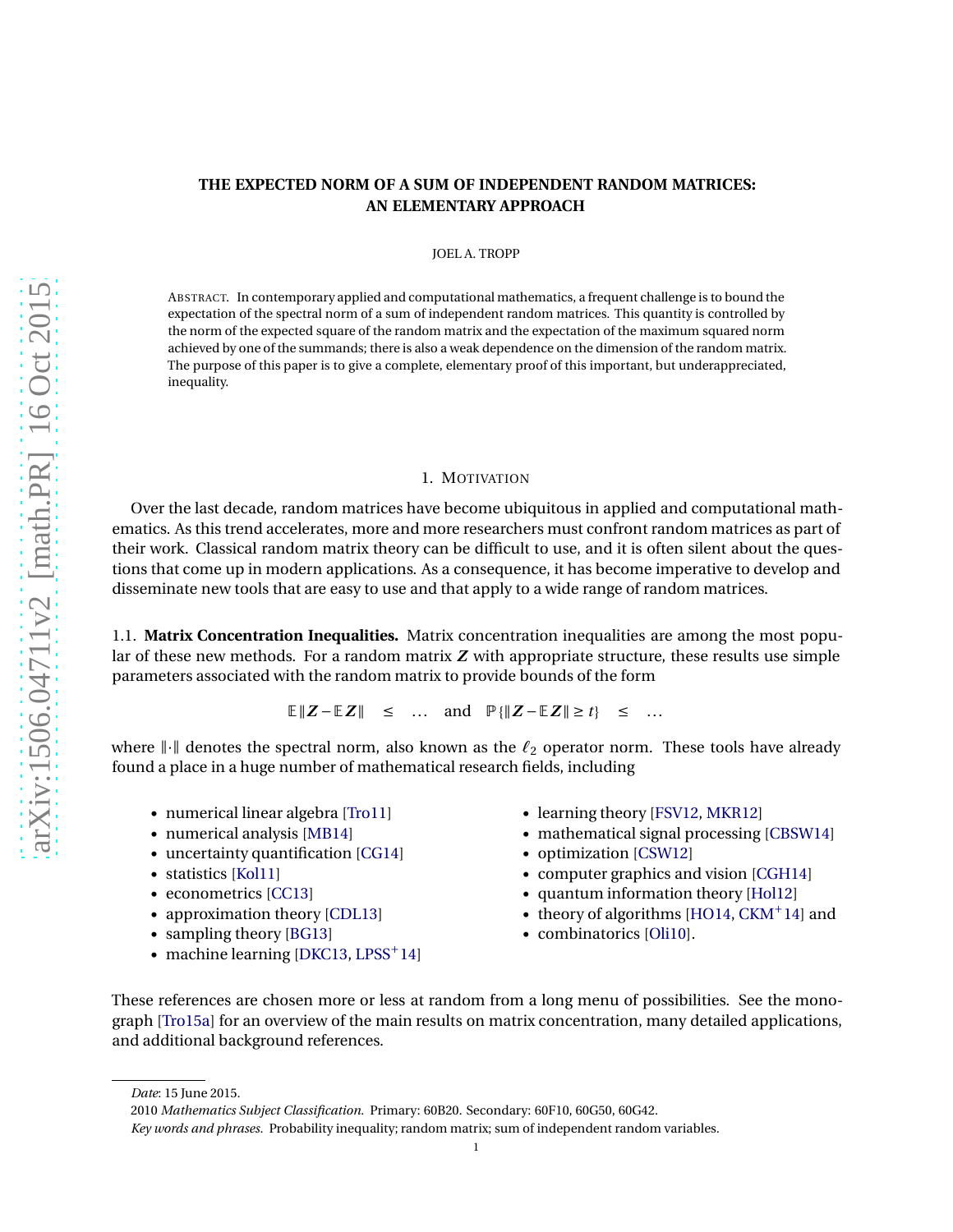1.2. **The Expected Norm.** The purpose of this paper is to provide a complete proof of the following important, but underappreciated, theorem. This result is adapted from [\[CGT12,](#page-21-11) Thm. A.1].

<span id="page-1-0"></span>**Theorem I**(The Expected Norm of an Independent Sum of Random Matrices)**.** *Consider an independent family*  $\{S_1, \ldots, S_n\}$  *of random*  $d_1 \times d_2$  *complex-valued matrices with*  $\mathbb{E} S_i = 0$  *for each index i, and define* 

<span id="page-1-3"></span><span id="page-1-2"></span><span id="page-1-1"></span>
$$
Z := \sum_{i=1}^{n} S_i. \tag{1.1}
$$

*Introduce the matrix variance parameter*

$$
\nu(\mathbf{Z}) := \max \{ \|\mathbb{E}[\mathbf{Z}\mathbf{Z}^*]\|, \|\mathbb{E}[\mathbf{Z}^*\mathbf{Z}]\| \} = \max \{ \|\sum_i \mathbb{E}[\mathbf{S}_i\mathbf{S}_i^*\|], \|\sum_i \mathbb{E}[\mathbf{S}_i^*\mathbf{S}_i]\| \}
$$
(1.2)

*and the large deviation parameter*

<span id="page-1-5"></span><span id="page-1-4"></span>
$$
L := \left( \mathbb{E} \max_{i} \left\| \mathbf{S}_{i} \right\|^{2} \right)^{1/2}.
$$
 (1.3)

*Define the dimensional constant*

$$
C(\boldsymbol{d}) := C(d_1, d_2) := 4 \cdot \big( 1 + 2 \lceil \log(d_1 + d_2) \rceil \big). \tag{1.4}
$$

*Then we have the matching estimates*

$$
\sqrt{c \cdot v(Z)} + c \cdot L \leq (\mathbb{E} ||Z||^2)^{1/2} \leq \sqrt{C(d) \cdot v(Z)} + C(d) \cdot L. \tag{1.5}
$$

*In the lower inequality, we can take c* := 1/4*. The symbol*  $\|·\|$  *denotes the*  $\ell_2$  *operator norm, also known as the spectral norm, and* ∗ *refers to the conjugate transpose operation. The map* ⌈·⌉ *returns the smallest integer that exceeds its argument.*

The proof of this result occupies the bulk of this paper. Most of the page count is attributed to a detailed presentation of the required background material from linear algebra and probability. We have based the argument on the most elementary considerations possible, and we have tried to make the work selfcontained. Once the reader has digested these ideas, the related—but more sophisticated —approach in the paper  $[M]C^+14]$  should be accessible.

1.3. **Discussion.** Before we continue, some remarks about Theorem [I](#page-1-0) are in order. First, although it may seem restrictive to focus on independent sums, as in [\(1.1\)](#page-1-1), this model captures an enormous number of useful examples. See the monograph [\[Tro15a\]](#page-22-1) for justification.

We have chosen the term *variance parameter* because the quantity [\(1.2\)](#page-1-2) is a direct generalization of the variance of a scalar random variable. The passage from the first formula to the second formula in [\(1.2\)](#page-1-2) is an immediate consequence of the assumption that the summands  $S_i$  are independent and have zero mean (see Section [5\)](#page-13-0). We use the term *large-deviation parameter* because the quantity [\(1.3\)](#page-1-3) reflects the part of the expected norm of the random matrix that is attributable to one of the summands taking an unusually large value. In practice, both parameters are easy to compute using matrix arithmetic and some basic probabilistic considerations.

In applications, it is common that we need high-probability bounds on the norm of a random matrix. Typically, the bigger challenge is to estimate the expectation of the norm, which is what Theorem [I](#page-1-0) achieves. Once we have a bound for the expectation, we can use scalar concentration inequalities, such as [\[BLM13,](#page-20-6) Thm. 6.10], to obtain high-probability bounds on the deviation between the norm and its mean value.

We have stated Theorem [I](#page-1-0) as a bound on the second moment of  $\|Z\|$  because this is the most natural form of the result. Equivalent bounds hold for the first moment:

$$
\sqrt{c'\cdot v(Z)} + c'\cdot L \leq \mathbb{E}\|Z\| \leq \sqrt{C(d)\cdot v(Z)} + C(d)\cdot L.
$$

We can take  $c' = 1/8$ . The upper bound follows easily from [\(1.5\)](#page-1-4) and Jensen's inequality. The lower bound requires the Khintchine–Kahane inequality [\[LO94\]](#page-21-13).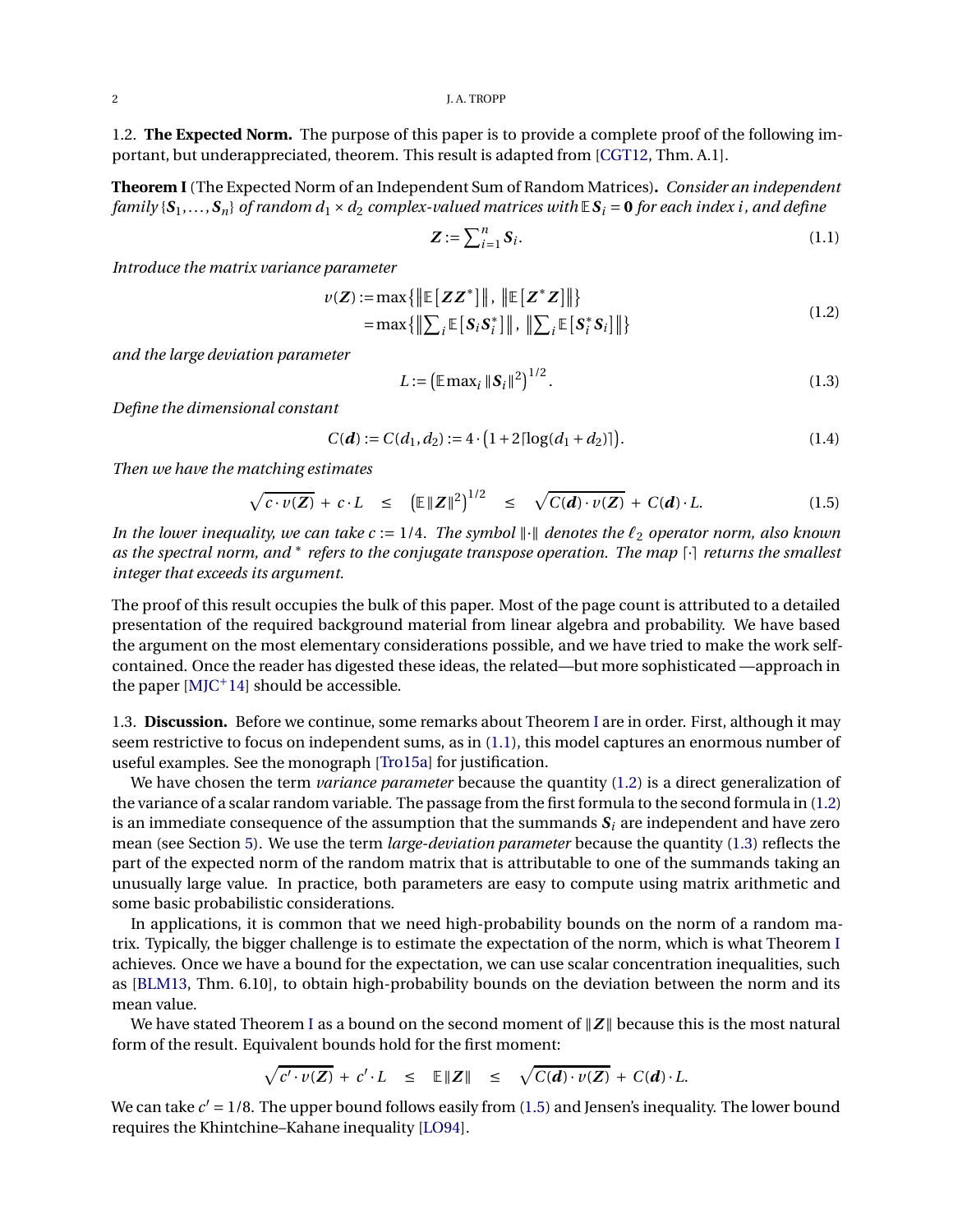Observe that the lower and upper estimates in [\(1.5\)](#page-1-4) differ only by the factor  $C(\boldsymbol{d})$ . As a consequence, the lower bound has no explicit dimensional dependence, while the upper bound has only a weak dependence on the dimension. Under the assumptions of the theorem, it is not possible to make substantial improvements to either the lower bound or the upper bound. Section [7](#page-18-0) provides examples that support this claim.

In the theory of matrix concentration, one of the major challenges is to understand what properties of the random matrix  $Z$  allow us to remove the dimensional factor  $C(d)$  from the estimate [\(1.5\)](#page-1-4). This question is largely open, but the recent papers [\[Oli13,](#page-21-14) [BH14,](#page-20-7) [Tro15b\]](#page-22-2) make some progress.

1.4. **The Uncentered Case.** Although Theorem [I](#page-1-0) concerns a centered random matrix, it can also be used to study a general random matrix. The following result is an immediate corollary of Theorem [I.](#page-1-0)

<span id="page-2-0"></span>**Theorem II.** *Consider an independent family* { $S_1$ ,..., $S_n$ } *of random d*<sub>1</sub> × *d*<sub>2</sub> *complex-valued matrices, not necessarily centered. Define*

$$
\boldsymbol{R} := \sum_{i=1}^n \boldsymbol{S}_i
$$

*Introduce the variance parameter*

$$
\nu(\mathbf{R}) := \max \{ \|\mathbb{E}\left[ (\mathbf{R} - \mathbb{E}\mathbf{R})(\mathbf{R} - \mathbb{E}\mathbf{R})^* \right] \|, \|\mathbb{E}\left[ (\mathbf{R} - \mathbb{E}\mathbf{R})^* (\mathbf{R} - \mathbb{E}\mathbf{R}) \right] \| \}
$$
  
=  $\max \{ \|\sum_{i=1}^n \mathbb{E}\left[ (\mathbf{S}_i - \mathbb{E}\mathbf{S}_i)(\mathbf{S}_i - \mathbb{E}\mathbf{S}_i)^* \right] \|, \|\mathbb{E}\left[ (\mathbf{S}_i - \mathbb{E}\mathbf{S}_i)^* (\mathbf{S}_i - \mathbb{E}\mathbf{S}_i) \right] \| \}$ 

*and the large-deviation parameter*

$$
L^2 := \mathbb{E} \max_i \|S_i - \mathbb{E} S_i\|^2.
$$

*Then we have the matching estimates*

$$
\sqrt{c \cdot v(R)} + c \cdot L \leq (\mathbb{E} \|R - \mathbb{E}R\|^2)^{1/2} \leq \sqrt{C(d) \cdot v(R)} + C(d) \cdot L.
$$

*We can take c* = 1/4, and the dimensional constant  $C(d)$  is defined in [\(1.4\)](#page-1-5).

Theorem [II](#page-2-0) can also be used to study  $\|R\|$  by combining it with the estimates

$$
\|\mathbb{E}\,R\| - \left(\mathbb{E}\,\|R - \mathbb{E}\,R\|^2\right)^{1/2} \leq \left(\mathbb{E}\,\|R\|^2\right)^{1/2} \leq \|\mathbb{E}\,R\| + \left(\mathbb{E}\,\|R - \mathbb{E}\,R\|^2\right)^{1/2}
$$

These bounds follow from the triangle inequality for the spectral norm.

It is productive to interpret Theorem [II](#page-2-0) as a perturbation result because it describes how far the random matrix *R* deviates from its mean E*R*. We can derive many useful consequences from a bound of the form

$$
\left(\mathbb{E} \left\| \boldsymbol{R} - \mathbb{E} \boldsymbol{R} \right\|^2\right)^{1/2} \leq \dots
$$

This estimate shows that, on average, all of the singular values of *R* are close to the corresponding singular values of E*R*. It also implies that, on average, the singular vectors of *R* are close to the corresponding singular vectors of  $E$ *R*, provided that the associated singular values are isolated. Furthermore, we discover that, on average, each linear functional tr[*CR*] is uniformly close to Etr[*CR*] for each fixed matrix  $C \in \mathbb{M}^{d_2 \times d_1}$  with bounded Schatten 1-norm  $||C||_{S_1} \leq 1$ .

1.5. **History.** Theorem [I](#page-1-0) is not new. A somewhat weaker version of the upper bound appeared in Rudelson's work [\[Rud99,](#page-22-3) Thm. 1]; see also [\[RV07,](#page-22-4) Thm. 3.1] and [\[Tro08,](#page-22-5) Sec. 9]. The first explicit statement of the upper bound appeared in [\[CGT12,](#page-21-11) Thm. A.1]. All of these results depend on the noncommutative Khintchine inequality [\[LP86,](#page-21-15) [Pis98,](#page-21-16) [Buc01\]](#page-20-8). In our approach, the main innovation is a particularly easy proof of a Khintchine-type inequality for matrices, patterned after [\[MJC](#page-21-12)+14, Cor 7.3] and [\[Tro15b,](#page-22-2) Thm. 8.1].

The ideas behind the proof of the lower bound in Theorem [I](#page-1-0) are older. This estimate depends on generic considerations about the behavior of a sum of independent random variables in a Banach space. These techniques are explained in detail in [\[LT11,](#page-21-17) Ch. 6]. Our presentation expands on a proof sketch that appears in the monograph [\[Tro15a,](#page-22-1) Secs. 5.1.2 and 6.1.2].

.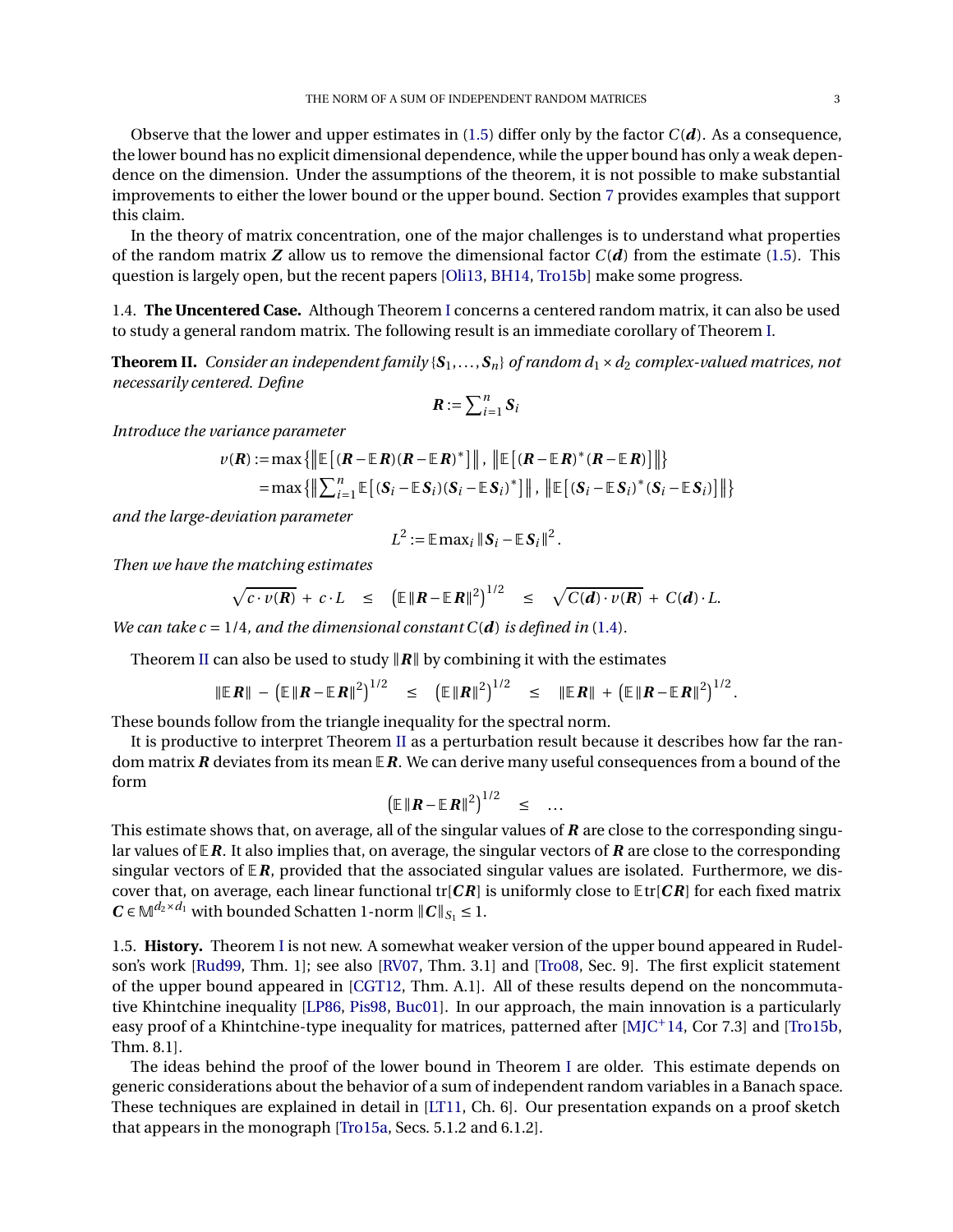1.6. **Target Audience.** This paper is intended for students and researchers who want to develop a detailed understanding of the foundations of matrix concentration. The preparation required is modest.

- **Basic Convexity.** Some simple ideas from convexity play a role, notably the concept of a convex function and Jensen's inequality.
- **Intermediate Linear Algebra.** The requirements from linear algebra are more substantial. The reader should be familiar with the spectral theorem for Hermitian (or symmetric) matrices, Rayleigh's variational principle, the trace of a matrix, and the spectral norm. The paper includes reminders about this material. The paper elaborates on some less familiar ideas, including inequalities for the trace and the spectral norm.
- **Intermediate Probability.** The paper demands some comfort with probability. The most important concepts are expectation and the elementary theory of conditional expectation. We develop the other key ideas, including the notion of symmetrization.

Although many readers will find the background material unnecessary, it is hard to locate these ideas in one place and we prefer to make the paper self-contained. In any case, we provide detailed crossreferences so that the reader may dive into the proofs of the main results without wading through the shallower part of the paper.

1.7. **Roadmap.** Section [2](#page-3-0) and Section [3](#page-8-0) contain the background material from linear algebra and probability. To prove the upper bound in Theorem [I,](#page-1-0) the key step is to establish the result for the special case of a sum of fixed matrices, each modulated by a random sign. This result appears in Section [4.](#page-10-0) In Section [5,](#page-13-0) we exploit this result to obtain the upper bound in [\(1.5\)](#page-1-4). In Section [6,](#page-16-0) we present the easier proof of the lower bound in [\(1.5\)](#page-1-4). Finally, Section [7](#page-18-0) shows that it is not possible to improve [\(1.5\)](#page-1-4) substantially.

## 2. LINEAR ALGEBRA BACKGROUND

<span id="page-3-0"></span>Our aim is to make this paper as accessible as possible. To that end, this section presents some background material from linear algebra. Good references include [\[Hal74,](#page-21-18) [Bha97,](#page-20-9) [HJ13\]](#page-21-19). We also assume some familiarity with basic ideas from the theory of convexity, which may be found in the books [\[Lue69,](#page-21-20) [Roc97,](#page-21-21) [Bar02,](#page-20-10) [BV04\]](#page-20-11).

2.1. **Convexity.** Let *V* be a finite-dimensional linear space. A subset  $E \subset V$  is *convex* when

$$
x, y \in E \quad \text{implies} \quad \tau \cdot x + (1 - \tau) \cdot y \in E \quad \text{for each } \tau \in [0, 1].
$$

Let *E* be a convex subset of a linear space *V*. A function  $f : E \to \mathbb{R}$  is *convex* if

$$
f\big(\tau x + (1-\tau)y\big) \le \tau \cdot f(x) + (1-\tau) \cdot f(y) \quad \text{for all } \tau \in [0,1] \text{ and all } x, y \in V. \tag{2.1}
$$

We say that *f* is *concave* when −*f* is convex.

2.2. **Vector Basics.** Let C *<sup>d</sup>* be the complex linear space of *d*-dimensional complex vectors, equipped with the usual componentwise addition and scalar multiplication. The  $\ell_2$  norm  $\| \cdot \|$  is defined on  $\mathbb{C}^d$  via the expression

$$
\|\boldsymbol{x}\|^2 := \boldsymbol{x}^* \boldsymbol{x} \quad \text{for each } \boldsymbol{x} \in \mathbb{C}^d.
$$

The symbol <sup>∗</sup> denotes the conjugate transpose of a vector. Recall that the *ℓ*<sup>2</sup> norm is a convex function.

A family  $\{\boldsymbol{u}_1,\ldots,\boldsymbol{u}_d\} \subset \mathbb{C}^d$  is called an *orthonormal basis* if it satisfies the relations

<span id="page-3-1"></span>
$$
\boldsymbol{u}_i^* \boldsymbol{u}_j = \begin{cases} 1, & i = j \\ 0, & i \neq j. \end{cases}
$$

The orthonormal basis also has the property

$$
\sum_{i=1}^d u_i u_i^* = \mathbf{I}_d
$$

where  $I_d$  is the  $d \times d$  identity matrix.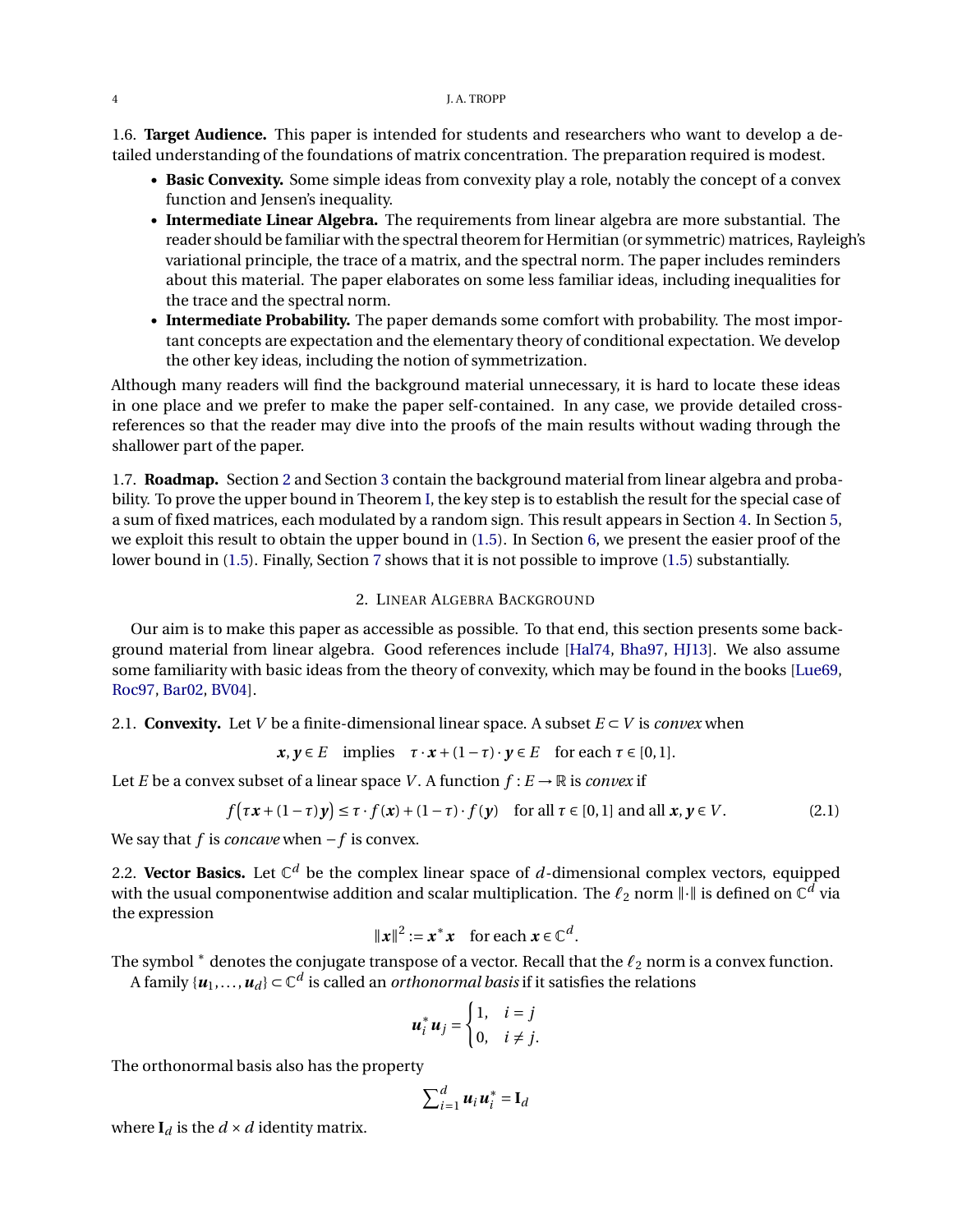A square matrix *H* is *Hermitian* when *H* = *H*<sup>∗</sup> . Hermitian matrices are sometimes called *conjugate symmetric*. We introduce the set of  $d \times d$  Hermitian matrices:

$$
\mathbb{H}_d := \{ \boldsymbol{H} \in \mathbb{M}^{d \times d} : \boldsymbol{H} = \boldsymbol{H}^* \}.
$$

Note that the set  $H_d$  is a linear space over the real field.

An Hermitian matrix  $A \in H_d$  is *positive semidefinite* when

$$
u^*Au \ge 0 \quad \text{for each } u \in \mathbb{C}^d.
$$

It is convenient to use the notation *A*  $\preccurlyeq$  *H* to mean that *H* − *A* is positive semidefinite. In particular, the relation  $0 \leq H$  is equivalent to *H* being positive semidefinite. Observe that

$$
0 \preccurlyeq A \quad \text{and} \quad 0 \preccurlyeq H \quad \text{implies} \quad 0 \preccurlyeq \alpha \cdot (A + H) \quad \text{for each } \alpha \ge 0.
$$

In other words, addition and nonnegative scaling preserve the positive-semidefinite property.

For every matrix *B*, both of its squares *BB*∗ and *B* ∗*B* are Hermitian and positive semidefinite.

2.4. **Basic Spectral Theory.** Each Hermitian matrix  $H \in \mathbb{H}_d$  can be expressed in the form

<span id="page-4-0"></span>
$$
\boldsymbol{H} = \sum_{i=1}^{d} \lambda_i \boldsymbol{u}_i \boldsymbol{u}_i^* \tag{2.2}
$$

where the  $\lambda_i$  are uniquely determined real numbers, called *eigenvalues*, and  $\{u_i\}$  is an orthonormal basis for C *d* . The representation [\(2.2\)](#page-4-0) is called an *eigenvalue decomposition*.

An Hermitian matrix *H* is positive semidefinite if and only if its eigenvalues  $\lambda_i$  are all nonnegative. Indeed, using the eigenvalue decomposition [\(2.2\)](#page-4-0), we see that

$$
\boldsymbol{u}^* \boldsymbol{H} \boldsymbol{u} = \sum_{i=1}^n \lambda_i \cdot \boldsymbol{u}^* \boldsymbol{u}_i \boldsymbol{u}_i^* \boldsymbol{u} = \sum_{i=1}^n \lambda_i \cdot |\boldsymbol{u}^* \boldsymbol{u}_i|^2.
$$

To verify the forward direction, select  $u = u_j$  for each index  $j$ . The reverse direction should be obvious. We define a *monomial* function of an Hermitian matrix  $H \in H_d$  by repeated multiplication:

 $H^0 = I_d$ ,  $H^1 = H$ ,  $H^2 = H \cdot H$ ,  $H^3 = H \cdot H^2$ , etc.

For each nonnegative integer  $r$ , it is not hard to check that

$$
\boldsymbol{H} = \sum_{i=1}^{d} \lambda_i \boldsymbol{u}_i \boldsymbol{u}_i^* \text{ implies } \boldsymbol{H}^r = \sum_{i=1}^{d} \lambda_i^r \boldsymbol{u}_i \boldsymbol{u}_i^*. \tag{2.3}
$$

In particular,  $H^{2p}$  is positive semidefinite for each nonnegative integer  $p$ .

2.5. **Rayleigh's Variational Principle.** The *Rayleigh principle* is an attractive expression for the maximum eigenvalue  $\lambda_{\text{max}}(H)$  of an Hermitian matrix  $H \in \mathbb{H}_d$ . This result states that

<span id="page-4-3"></span><span id="page-4-1"></span>
$$
\lambda_{\max}(\boldsymbol{H}) = \max_{\|\boldsymbol{u}\|=1} \boldsymbol{u}^* \boldsymbol{H} \boldsymbol{u}.
$$
 (2.4)

The maximum takes place over all unit-norm vectors  $\pmb{u}\in\mathbb{C}^d$ . The identity [\(2.4\)](#page-4-1) follows from the Lagrange multiplier theorem and the existence of the eigenvalue decomposition [\(2.2\)](#page-4-0). Similarly, the minimum eigenvalue  $\lambda_{\min}$ (*H*) satisfies

<span id="page-4-2"></span>
$$
\lambda_{\min}(\boldsymbol{H}) = \min_{\|\boldsymbol{u}\|=1} \boldsymbol{u}^* \boldsymbol{H} \boldsymbol{u}.
$$
 (2.5)

We can obtain [\(2.5\)](#page-4-2) by applying [\(2.4\)](#page-4-1) to  $-H$ .

Rayleigh's principle implies that order relations for positive-semidefinite matrices lead to order relations for their eigenvalues.

<span id="page-4-4"></span>**Fact 2.1** (Monotonicity). Let  $A, H \in \mathbb{H}_d$  be Hermitian matrices. Then

$$
A \preccurlyeq H \quad implies \quad \lambda_{\max}(A) \leq \lambda_{\max}(H).
$$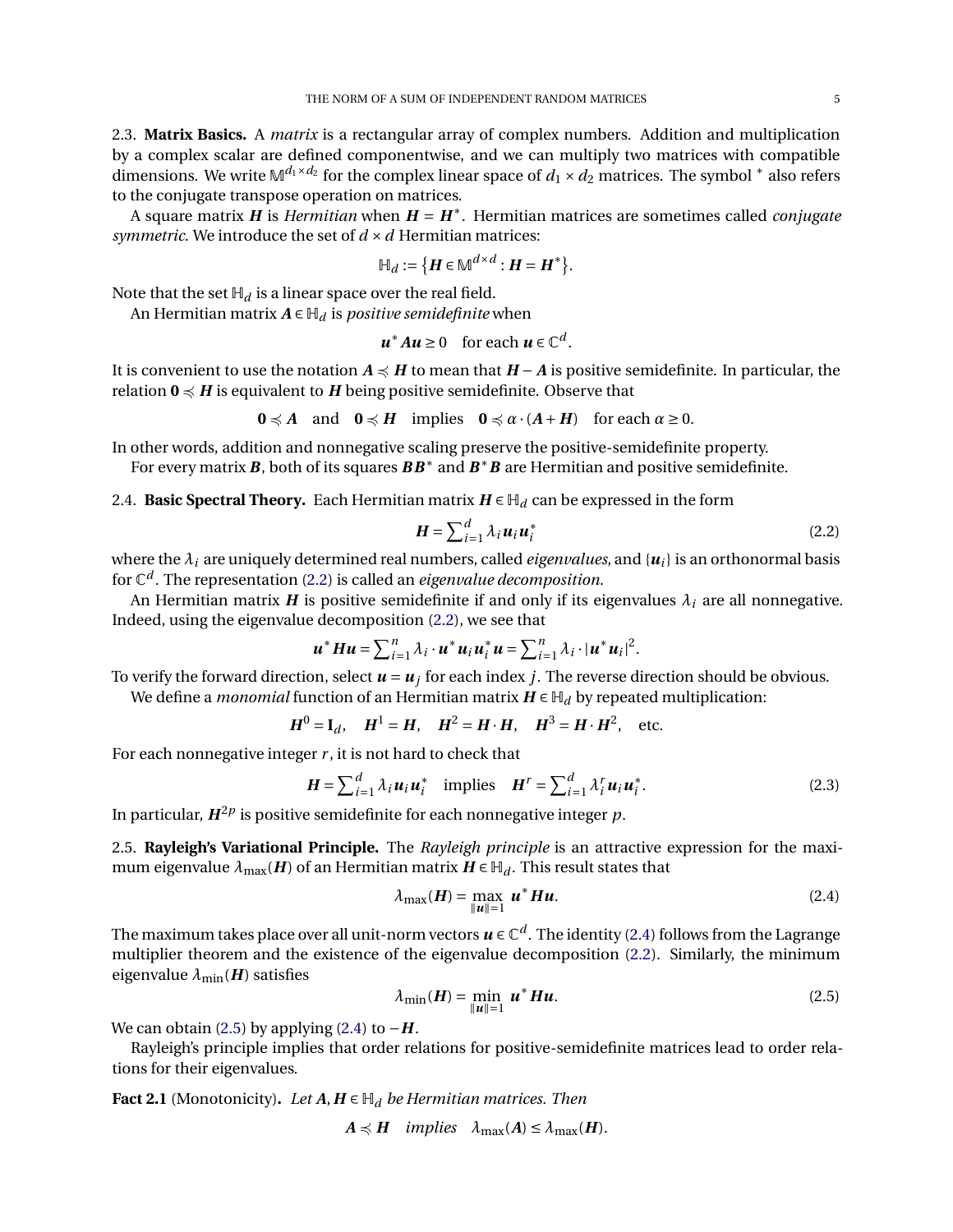*Proof.* The condition *A*  $\preccurlyeq$  *H* implies that the eigenvalues of *H* − *A* are nonnegative. Therefore, Rayleigh's principle [\(2.5\)](#page-4-2) yields

$$
0 \leq \lambda_{\min}(H - A) = \min_{\|u\|=1} (u^*Hu - u^*Au) \leq v^*Hv - v^*Av
$$

for any unit-norm vector  $v$ . Select a unit-norm vector  $v$  for which  $\lambda_{\max}(A) = v^* A v$ , and then rearrange:

$$
\lambda_{\max}(A) = v^* A v \leq v^* H v \leq \lambda_{\max}(H).
$$

The last relation is Rayleigh's principle  $(2.4)$ .

2.6. **The Trace.** The *trace* of a square matrix  $\mathbf{B} \in \mathbb{M}^{d \times d}$  is defined as

$$
\operatorname{tr} \boldsymbol{B} := \sum_{i=1}^{d} b_{ii}.\tag{2.6}
$$

It is clear that the trace is a linear functional on M*d*×*<sup>d</sup>* . By direct calculation, one may verify that

$$
\text{tr}[\boldsymbol{B}\boldsymbol{C}] = \text{tr}[\boldsymbol{C}\boldsymbol{B}] \quad \text{for all } \boldsymbol{B} \in \mathbb{M}^{d \times r} \text{ and } \boldsymbol{C} \in \mathbb{M}^{r \times d}.
$$

This property is called the *cyclicity* of the trace.

The trace of an Hermitian matrix  $H \in H_d$  can also be expressed in terms of its eigenvalues:

$$
\text{tr}\,\boldsymbol{H} = \sum_{i=1}^{d} \lambda_i. \tag{2.7}
$$

This formula follows when we introduce the eigenvalue decomposition [\(2.2\)](#page-4-0) into [\(2.6\)](#page-5-0). Then we invoke the linearity and the cyclicity properties of the trace, as well as the properties of an orthonormal basis. We also instate the convention that monomials bind before the trace:  $\text{tr} H^r := \text{tr}[H^r]$  for each nonnegative integer *r* .

2.7. **The Spectral Norm.** The *spectral norm* of a matrix  $\mathbf{B} \in \mathbb{M}^{d_1 \times d_2}$  is defined as

<span id="page-5-5"></span><span id="page-5-2"></span><span id="page-5-1"></span>
$$
\|\bm{B}\| := \max_{\|\bm{u}\|=1} \|\bm{B}\bm{u}\|.
$$

The maximum takes place over unit-norm vectors  $\boldsymbol{u} \in \mathbb{C}^{d_2}.$  We have the important identity

$$
\|\boldsymbol{B}\|^2 = \|\boldsymbol{B}^* \boldsymbol{B}\| = \|\boldsymbol{B} \boldsymbol{B}^*\| \quad \text{for every matrix } \boldsymbol{B}.
$$
 (2.8)

Furthermore, the spectral norm is a convex function, and it satisfies the triangle inequality.

For an Hermitian matrix, the spectral norm can be written in terms of the eigenvalues:

$$
\|\boldsymbol{H}\| = \max\left\{\lambda_{\max}(\boldsymbol{H}), -\lambda_{\min}(\boldsymbol{H})\right\} \quad \text{for each Hermitian matrix } \boldsymbol{H}.
$$
 (2.9)

As a consequence,

$$
||A|| = \lambda_{\text{max}}(A) \quad \text{for each positive-semidefinite matrix } A. \tag{2.10}
$$

This discussion implies that

$$
||H||^{2p} = ||H^{2p}||
$$
 for each Hermitian *H* and each nonnegative integer *p*. (2.11)

Use the relations [\(2.3\)](#page-4-3) and [\(2.9\)](#page-5-1) to verify this fact.

2.8. **Some Spectral Norm Inequalities.** We need some basic inequalities for the spectral norm. First, note that

 $||A|| \leq \text{tr } A$  when *A* is positive semidefinite. (2.12)

This point follows from [\(2.10\)](#page-5-2) and [\(2.7\)](#page-5-3) because the eigenvalues of a positive-semidefinite matrix are nonnegative.

The next result uses the spectral norm to bound the trace of a product.

<span id="page-5-7"></span>**Fact 2.2** (Bound for the Trace of a Product). *Consider Hermitian matrices*  $A, H \in H_d$ , and assume that  $A$ *is positive semidefinite. Then*

<span id="page-5-6"></span><span id="page-5-4"></span>
$$
\text{tr}[HA] \leq \|H\| \cdot \text{tr} \, A.
$$

<span id="page-5-3"></span><span id="page-5-0"></span>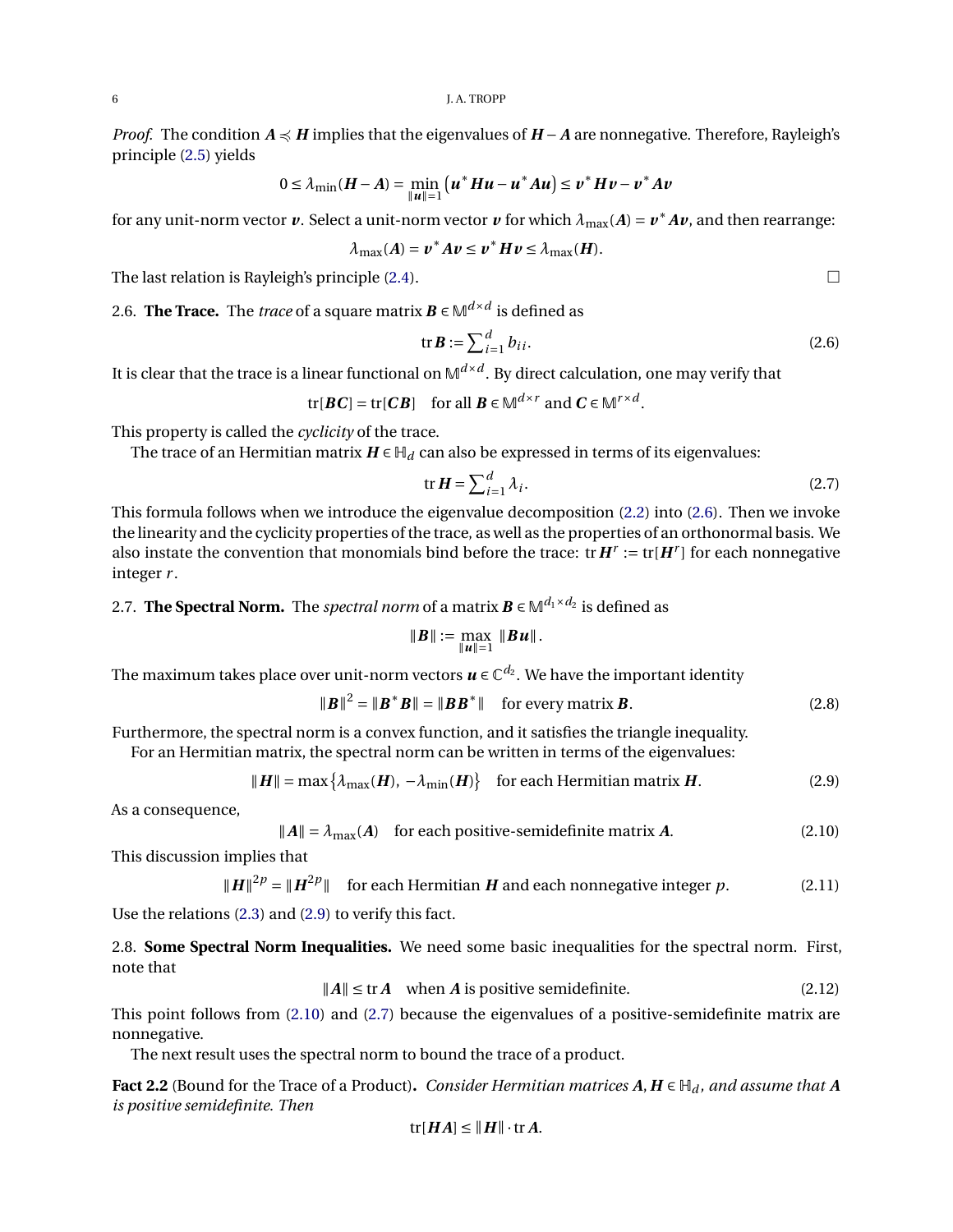*Proof.* Introducing the eigenvalue decomposition  $A = \sum_i \lambda_i u_i u_i^*$ , we see that

tr[
$$
HA
$$
] =  $\sum_i \lambda_i$  tr[ $H u_i u_i^*$ ] =  $\sum_i \lambda_i u_i^* H u_i \leq \lambda_{\max}(H) \cdot \sum_i \lambda_i \leq ||H|| \cdot tr A$ .

The first two relations follow from linearity and cyclicity of the trace. The first inequality depends on Rayleigh's principle [\(2.4\)](#page-4-1) and the nonnegativity of the eigenvalues  $\lambda_i$ . The last bound follows from [\(2.9\)](#page-5-1).  $\Box$ 

We also need a bound for the norm of a sum of squared positive-semidefinite matrices.

<span id="page-6-4"></span>**Fact 2.3** (Bound for a Sum of Squares). *Consider positive-semidefinite matrices*  $A_1, \ldots, A_n \in \mathbb{H}_d$ . *Then* 

$$
\left\| \sum_{i=1}^{n} A_i^2 \right\| \leq \max_i \|A_i\| \cdot \left\| \sum_{i=1}^{n} A_i \right\|.
$$

*Proof.* Let *A* be positive semidefinite. We claim that

<span id="page-6-0"></span>
$$
A^2 \preccurlyeq M \cdot A \quad \text{whenever } \lambda_{\text{max}}(A) \le M. \tag{2.13}
$$

Indeed, introducing the eigenvalue decomposition  $A = \sum_i \lambda_i \boldsymbol{u}_i \boldsymbol{u}_i^*$ , we find that

$$
M\cdot A-A^2=M\cdot\sum_i\lambda_i\mathbf{u}_i\mathbf{u}_i^*-\sum_i\lambda_i^2\mathbf{u}_i\mathbf{u}_i^*=\sum_i\big(M-\lambda_i\big)\lambda_i\cdot\mathbf{u}_i\mathbf{u}_i^*.
$$

The first relation uses [\(2.3\)](#page-4-3). Since  $0 \leq \lambda_i \leq M$ , the scalar coefficients in the sum are nonnegative. Therefore, the matrix  $M \cdot A - A^2$  is positive semidefinite, which is what we needed to show.

Select  $M := \max_i \lambda_{\max}(A_i)$ . The inequality [\(2.13\)](#page-6-0) ensures that

 $A_i^2 \preccurlyeq M \cdot A_i$  for each index *i*.

Summing these relations, we see that

<span id="page-6-1"></span>
$$
\sum_{i=1}^n A_i^2 \preccurlyeq M \cdot \sum_{i=1}^n A_i.
$$

The monotonicity principle, Fact [2.1,](#page-4-4) yields the inequality

$$
\lambda_{\max}\left(\sum_{i=1}^n A_i^2\right) \leq \lambda_{\max}\left(M \cdot \sum_{i=1}^n A_i\right) = M \cdot \lambda_{\max}\left(\sum_{i=1}^n A_i\right).
$$

We have used the fact that the maximum eigenvalue of an Hermitian matrix is positive homogeneous. Finally, recall that, per [\(2.10\)](#page-5-2), the spectral norm of a positive-semidefinite matrix equals its maximum eigenvalue.  $\qquad \qquad \Box$ 

2.9. **GM–AM Inequality for the Trace.** We require another substantial matrix inequality, which is one (of several) matrix analogs of the inequality between the geometric mean and the arithmetic mean.

<span id="page-6-3"></span>**Fact 2.4** (GM–AM Trace Inequality). *Consider Hermitian matrices*  $H, W, Y \in H_d$ . *For each nonnegative integer r and each integer q in the range*  $0 \le q \le 2r$ ,

$$
\operatorname{tr}\left[\boldsymbol{H}\boldsymbol{W}^{q}\boldsymbol{H}\boldsymbol{Y}^{2r-q}\right] + \operatorname{tr}\left[\boldsymbol{H}\boldsymbol{W}^{2r-q}\boldsymbol{H}\boldsymbol{Y}^{q}\right] \leq \operatorname{tr}\left[\boldsymbol{H}^{2}\cdot\left(\boldsymbol{W}^{2r}+\boldsymbol{Y}^{2r}\right)\right].\tag{2.14}
$$

*In particular,*

$$
\sum_{q=0}^{2r} \text{tr}\left[\boldsymbol{H}\boldsymbol{W}^q\boldsymbol{H}\boldsymbol{Y}^{2r-q}\right] \leq \frac{2r+1}{2} \text{tr}\left[\boldsymbol{H}^2\cdot\left(\boldsymbol{W}^{2r}+\boldsymbol{Y}^{2r}\right)\right].
$$

*Proof.* The result [\(2.14\)](#page-6-1) is a matrix version of the following numerical inequality. For  $\lambda, \mu \ge 0$ ,

$$
\lambda^{\theta} \mu^{1-\theta} + \lambda^{1-\theta} \mu^{\theta} \le \lambda + \mu \quad \text{for each } \theta \in [0,1].
$$
 (2.15)

To verify this bound, we may assume that  $\lambda, \mu > 0$  because it is trivial to check when either  $\lambda$  or  $\mu$  equals zero. Notice that the left-hand side of the bound is a convex function of *θ* on the interval [0,1]. This point follows easily from the representation

$$
f(\theta) := \lambda^{\theta} \mu^{1-\theta} + \lambda^{1-\theta} \mu^{\theta} = e^{\theta \log \lambda + (1-\theta) \log \mu} + e^{(1-\theta) \log \lambda + \theta \log \mu}.
$$

The value of the convex function *f* on the interval [0,1] is controlled by the maximum value it achieves at one of the endpoints:

<span id="page-6-2"></span>
$$
f(\theta) \le \max\{f(0), f(1)\} = \lambda + \mu.
$$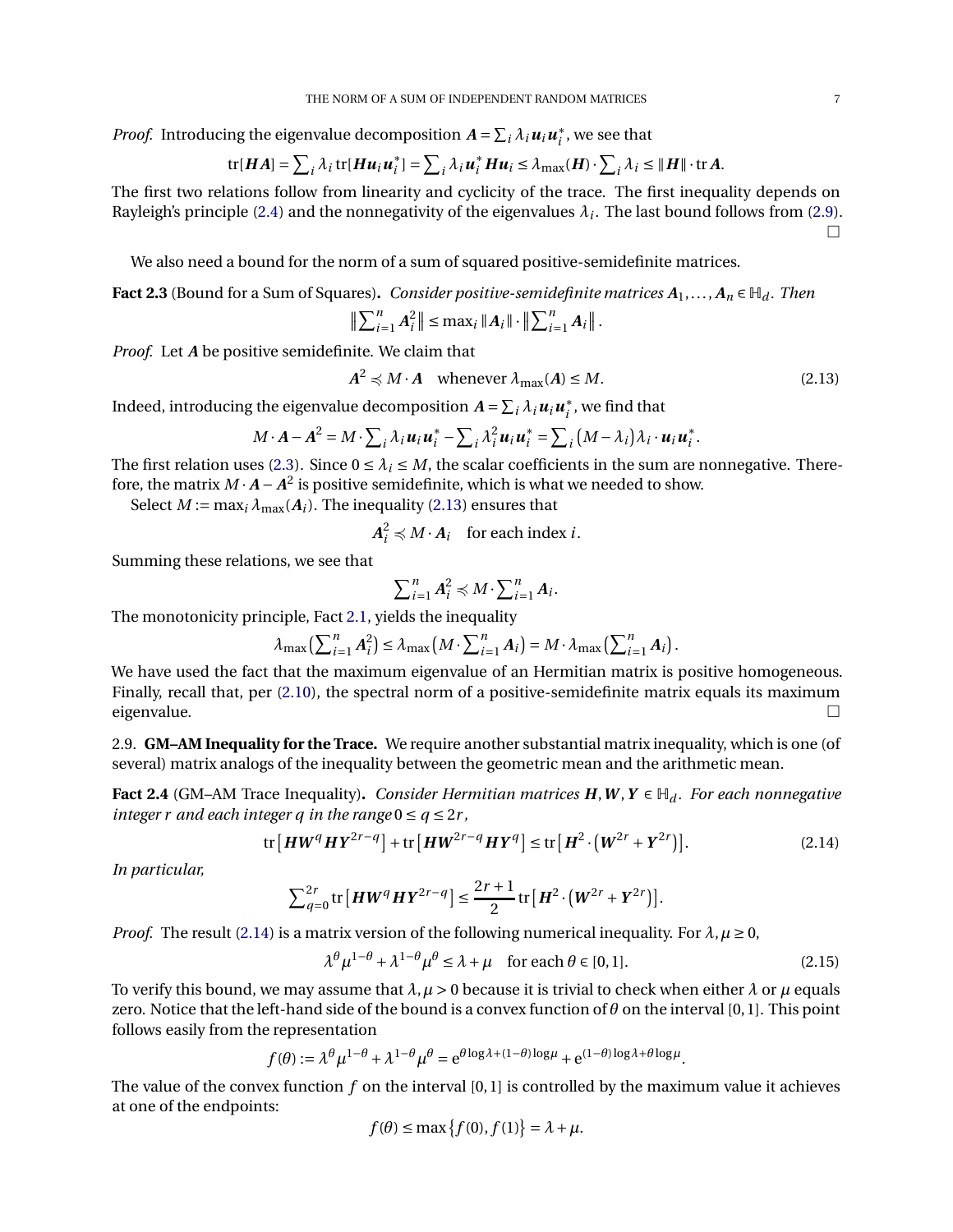8 J.A. TROPP

This inequality coincides with [\(2.15\)](#page-6-2).

To prove [\(2.14\)](#page-6-1) from [\(2.15\)](#page-6-2), we use eigenvalue decompositions. The case  $r = 0$  is immediate, so we may assume that  $r \geq 1$ . Let q be an integer in the range  $0 \leq q \leq 2r$ . Introduce eigenvalue decompositions:

<span id="page-7-1"></span><span id="page-7-0"></span>
$$
\boldsymbol{W} = \sum_{i=1}^d \lambda_i \boldsymbol{u}_i \boldsymbol{u}_i^* \quad \text{and} \quad \boldsymbol{Y} = \sum_{j=1}^d \mu_j \boldsymbol{v}_j \boldsymbol{v}_j^*.
$$

Calculate that

$$
\text{tr}\left[\boldsymbol{H}\boldsymbol{W}^{q}\boldsymbol{H}\boldsymbol{Y}^{2r-q}\right] = \text{tr}\left[\boldsymbol{H}\left(\sum_{i=1}^{d}\lambda_{i}^{q}\boldsymbol{u}_{i}\boldsymbol{u}_{i}^{*}\right)\boldsymbol{H}\left(\sum_{j=1}^{d}\mu_{j}^{2r-q}\boldsymbol{v}_{j}\boldsymbol{v}_{j}^{*}\right)\right]
$$
\n
$$
= \sum_{i,j=1}^{d}\lambda_{i}^{q}\mu_{j}^{2r-q}\cdot\text{tr}\left[\boldsymbol{H}\boldsymbol{u}_{i}\boldsymbol{u}_{i}^{*}\boldsymbol{H}\boldsymbol{v}_{j}\boldsymbol{v}_{j}^{*}\right]
$$
\n
$$
\leq \sum_{i,j=1}^{d}|\lambda_{i}|^{q}|\mu_{j}|^{2r-q}\cdot\left|\boldsymbol{u}_{i}^{*}\boldsymbol{H}\boldsymbol{v}_{j}\right|^{2}.\tag{2.16}
$$

The first identity relies on the formula [\(2.3\)](#page-4-3) for the eigenvalue decomposition of a monomial. The second step depends on the linearity of the trace. In the last line, we rewrite the trace using cyclicity, and the inequality emerges when we apply absolute values. The representation  $|\bm{u}_i^* \bm{H} \bm{v}_j|^2$  emphasizes that this quantity is nonnegative, which we use to justify several inequalities.

Invoking the inequality [\(2.16\)](#page-7-0) twice, we arrive at the bound

tr 
$$
\left[ H W^{q} H Y^{2r-q} \right] + \text{tr} \left[ H W^{2r-q} H Y^{q} \right] \le \sum_{i,j=1}^{d} \left( |\lambda_{i}|^{q} |\mu_{j}|^{2r-q} + |\lambda_{i}|^{2r-q} |\mu_{j}|^{q} \right) \cdot \left| \boldsymbol{u}_{i}^{*} H \boldsymbol{v}_{j} \right|^{2}
$$
  

$$
\le \sum_{i,j=1}^{d} \left( \lambda_{i}^{2r} + \mu_{j}^{2r} \right) \cdot \left| \boldsymbol{u}_{i}^{*} H \boldsymbol{v}_{j} \right|^{2}.
$$
 (2.17)

The second inequality is [\(2.15\)](#page-6-2), with  $\theta = q/(2r)$  and  $\lambda = \lambda_i^{2r}$  and  $\mu = \mu_j^{2r}$ .

It remains to rewrite the right-hand side of [\(2.17\)](#page-7-1) a more recognizable form. To that end, observe that

tr 
$$
[HW^q HY^{2r-q}] + tr[HW^{2r-q} HY^q]
$$
  
\n $\leq \sum_{i,j=1}^d (\lambda_i^{2r} + \mu_j^{2r}) \cdot tr[Hu_i u_i^* Hv_j v_j^*]$   
\n $= tr[H(\sum_{i=1}^d \lambda_i^{2r} u_i u_i^*) H(\sum_{j=1}^d v_j v_j^*)] + tr[H(\sum_{i=1}^d u_i u_i^*) H(\sum_{j=1}^d \mu_j^{2r} v_j v_j^*)]$   
\n $= tr[H^2 \cdot W^{2r}] + tr[H^2 \cdot Y^{2r}].$ 

In the first step, we return the squared magnitude to its representation as a trace. Then we use linearity to draw the sums back inside the trace. Next, invoke [\(2.3\)](#page-4-3) to identify the powers  $W^{2r}$  and  $Y^0 = I_d$  and  $W^0 = I_d$  and  $Y^{2r}$ . Last, use the cyclicity of the trace to combine the factors of *H*. The result [\(2.14\)](#page-6-1) follows from the linearity of the trace.

**Remark 2.5** (The Power of Abstraction)**.** There is a cleaner, but more abstract, proof of the inequality [\(2.14\)](#page-6-1). Consider the left- and right-multiplication operators

$$
W: H \mapsto WH \text{ and } Y: H \mapsto HY.
$$

Observe that powers of W andY correspond to left- and right-multiplication by powers of *W* and *Y* . Now, the operators W andY commute, so there is a basis (orthonormal with respect to the trace inner product) for  $H_d$  in which they are simultaneously diagonalizable. Representing the operators in this basis, we can use [\(2.15\)](#page-6-2) to check that

$$
W^q Y^{2r-q} + W^{2r-q} Y^q \preccurlyeq W^{2r} + Y^{2r}.
$$

Now, calculate that

$$
\text{tr}\left[\boldsymbol{H}\boldsymbol{W}^{q}\boldsymbol{H}\boldsymbol{Y}^{2r-q}\right] + \text{tr}\left[\boldsymbol{H}\boldsymbol{W}^{2r-q}\boldsymbol{H}\boldsymbol{Y}^{q}\right] = \text{tr}\left[\boldsymbol{H}\cdot\left(\boldsymbol{W}^{q}\boldsymbol{Y}^{2r-q} + \boldsymbol{W}^{2r-q}\boldsymbol{Y}^{q}\right)(\boldsymbol{H})\right] \\
\leq \text{tr}\left[\boldsymbol{H}\cdot\left(\boldsymbol{W}^{2r} + \boldsymbol{Y}^{2r}\right)(\boldsymbol{H})\right] \\
= \text{tr}\left[\boldsymbol{H}^{2}\cdot\left(\boldsymbol{W}^{2r} + \boldsymbol{Y}^{2r}\right)\right].
$$

We omit the details.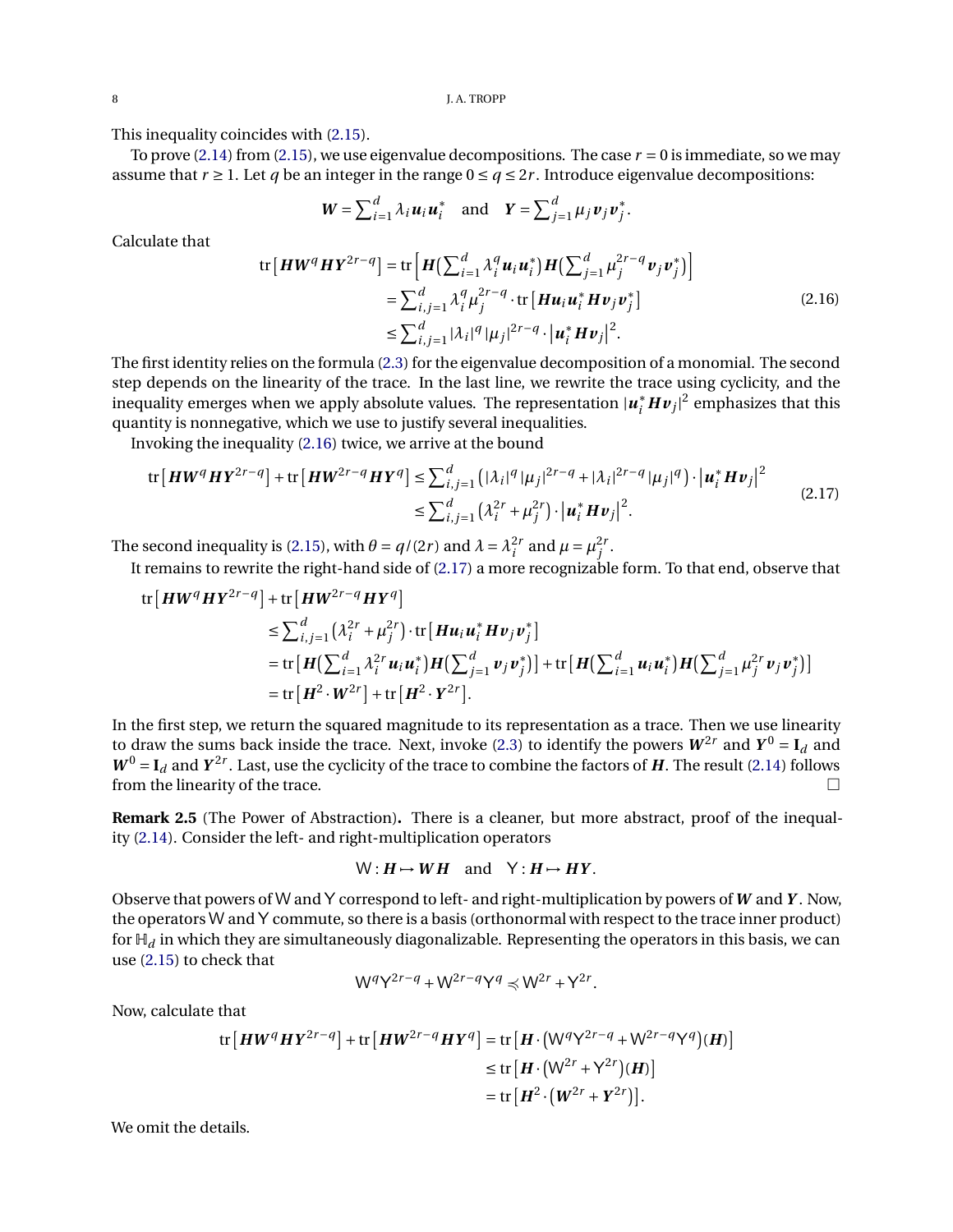2.10. **The Hermitian Dilation.** Last, we introduce the *Hermitian dilation*  $\mathcal{H}(B)$  of a rectangular matrix  $\mathbf{B}$  ∈  $\mathbb{M}^{d_1 \times d_2}$ . This is the Hermitian matrix

$$
\mathscr{H}(\mathbf{B}) := \begin{bmatrix} \mathbf{0} & \mathbf{B} \\ \mathbf{B}^* & \mathbf{0} \end{bmatrix} \in \mathbb{H}_{d_1 + d_2}.\tag{2.18}
$$

Note that the map  $\mathcal H$  is real linear. By direct calculation,

$$
\mathcal{H}(\boldsymbol{B})^2 = \begin{bmatrix} \boldsymbol{B}\boldsymbol{B}^* & \mathbf{0} \\ \mathbf{0} & \boldsymbol{B}^* \boldsymbol{B} \end{bmatrix} .
$$
 (2.19)

We also have the spectral-norm identity

<span id="page-8-3"></span><span id="page-8-2"></span><span id="page-8-1"></span>
$$
\|\mathcal{H}(\mathbf{B})\| = \|\mathbf{B}\|.\tag{2.20}
$$

To verify [\(2.20\)](#page-8-1), calculate that

$$
\|\mathscr{H}(\boldsymbol{B})\|^2 = \left\|\mathscr{H}(\boldsymbol{B})^2\right\| = \left\|\begin{bmatrix} \boldsymbol{B}\boldsymbol{B}^* & \mathbf{0} \\ \mathbf{0} & \boldsymbol{B}^*\boldsymbol{B} \end{bmatrix}\right\| = \max\left\{\|\boldsymbol{B}\boldsymbol{B}^*\|,\ \|\boldsymbol{B}^*\boldsymbol{B}\|\right\} = \|\boldsymbol{B}\|^2.
$$

The first identity is [\(2.11\)](#page-5-4); the second is [\(2.19\)](#page-8-2). The norm of a block-diagonal Hermitian matrix is the maximum spectral norm of a block, which follows from the Rayleigh principle [\(2.4\)](#page-4-1) with a bit of work. Finally, invoke the property [\(2.8\)](#page-5-5).

### 3. PROBABILITY BACKGROUND

<span id="page-8-0"></span>This section contains some background material from the field of probability. Good references include the books [\[LT11,](#page-21-17) [GS01,](#page-21-22) [Tao12\]](#page-22-6).

3.1. **Expectation.** The symbol E denotes the expectation operator. We will not define expectation formally or spend any energy on technical details. No issues arise if we assume, for example, that all random variables are bounded.

We use brackets to enclose the argument of the expectation when it is important for clarity, and we instate the convention that nonlinear functions bind before expectation. For instance,  $\mathbb{E}[X^p] := \mathbb{E}[X^p]$  and  $\mathbb{E} \max_i X_i := \mathbb{E}[\max_i X_i].$ 

Sometimes, we add a subscript to indicate a partial expectation. For example, if *J* is a random variable,  $E_I$  refers to the average over *J*, with all other random variables fixed. We only use this notation when *J* is independent from the other random variables, so there are no complications. In particular, we can compute iterated expectations:  $\mathbb{E}[\mathbb{E}_J[\cdot]] = \mathbb{E}[\cdot]$  whenever all the expectations are finite.

3.2. **Random Matrices.** A *random matrix* is a matrix whose entries are complex random variables, not necessarily independent. We compute the expectation of a random matrix *Z* componentwise:

 $(E[Z])_{ij} = E[z_{ij}]$  for each pair  $(i, j)$  of indices.

As in the scalar case, if *W* and *Z* are independent,

$$
\mathbb{E}[WZ] = (\mathbb{E} W)(\mathbb{E} Z).
$$

Since the expectation is linear, it also commutes with all of the simple linear operations we perform on matrices.

It suffices to take a naïve view of independence, expectation, and so forth. For the technically inclined, let  $(\Omega, \mathscr{F}, \mathbb{P})$  be a probability space. A  $d_1 \times d_2$  random matrix **Z** is simply a measurable function

$$
Z:\Omega\to \mathbb{M}^{d_1\times d_2}.
$$

A family  $\{Z_i : i = 1, ..., n\}$  of random matrices is independent when

$$
\mathbb{P}\left\{Z_i \in E_i \text{ for } i = 1, \ldots, n\right\} = \prod_{i=1}^n \mathbb{P}\left\{Z_i \in E_i\right\}.
$$

for any collection of Borel<sup>1</sup> subsets  $E_i \subset M^{d_1 \times d_2}$ .

 $\frac{1}{10}$  Open sets in  $\mathbb{M}^{d_1 \times d_2}$  are defined with respect to the metric topology induced by the spectral norm.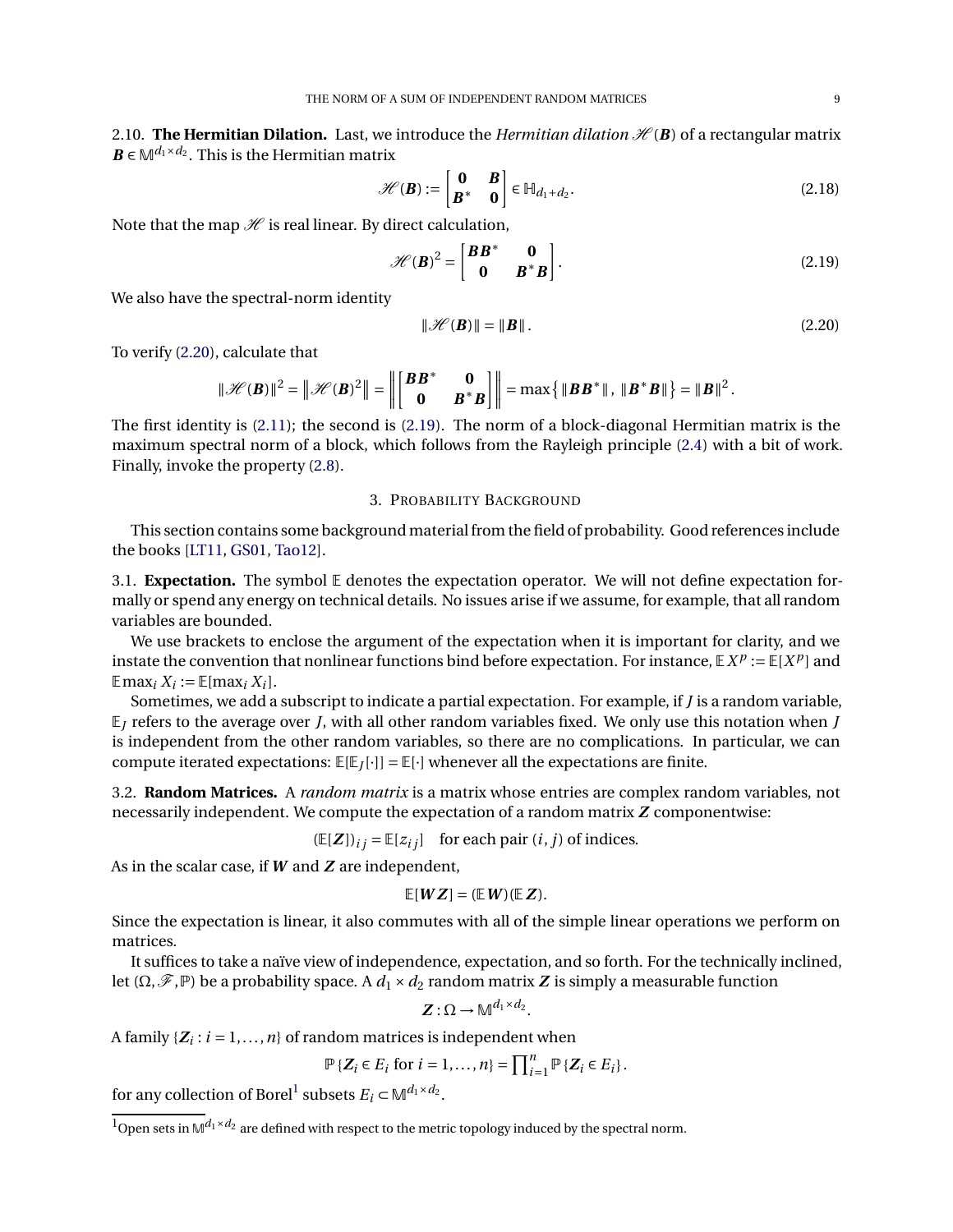3.3. **Inequalities for Expectation.** We need several basic inequalities for expectation. We set these out for future reference. Let *X*,*Y* be (arbitrary) real random variables. The Cauchy–Schwarz inequality states that

<span id="page-9-3"></span><span id="page-9-1"></span><span id="page-9-0"></span>
$$
|\mathbb{E}[XY]| \leq (\mathbb{E}[X^2]^{1/2} \cdot (\mathbb{E}[Y^2]^{1/2}).
$$
\n(3.1)

For  $r \geq 1$ , the triangle inequality states that

$$
\left(\mathbb{E}|X+Y|^{r}\right)^{1/r} \leq \left(\mathbb{E}|X|^{r}\right)^{1/r} + \left(\mathbb{E}|Y|^{r}\right)^{1/r}.\tag{3.2}
$$

Each of these inequalities is vacuous precisely when its right-hand side is infinite.

Jensen's inequality describes how expectation interacts with a convex or concave function; cf. [\(2.1\)](#page-3-1). Let *X* be a random variable taking values in a finite-dimensional linear space *V*, and let  $f: V \to \mathbb{R}$  be a function. Then  $f(F|V) \neq F$   $f(Y)$  when *f*:

$$
f(\mathbb{E}X) \le \mathbb{E}f(X) \quad \text{when } f \text{ is convex, and}
$$
  

$$
\mathbb{E}f(X) \le f(\mathbb{E}X) \quad \text{when } f \text{ is concave.}
$$
 (3.3)

The inequalities  $(3.3)$  also hold when we replace  $\mathbb E$  with a partial expectation. Let us emphasize that these bounds do require that all of the expectations exist.

3.4. **Symmetrization.** Symmetrization is an important technique for studying the expectation of a function of independent random variables. The idea is to inject auxiliary randomness into the function. Then we condition on the original random variables and average with respect to the extra randomness. When the auxiliary random variables are more pliable, this approach can lead to significant simplifications.

A *Rademacher* random variable  $\varepsilon$  takes the two values  $\pm 1$  with equal probability. The following result shows how we can use Rademacher random variables to study a sum of independent random matrices.

<span id="page-9-2"></span>**Fact 3.1** (Symmetrization). Let  $S_1, \ldots, S_n \in \mathbb{M}^{d_1 \times d_2}$  be independent random matrices. Let  $\varepsilon_1, \ldots, \varepsilon_n$  be in*dependent Rademacher random variables that are also independent from the random matrices. For each*  $r \geq 1$ .

$$
\frac{1}{2} \cdot \left( \mathbb{E} \left\| \sum_{i=1}^n \varepsilon_i S_i \right\|^r \right)^{1/r} \leq \left( \mathbb{E} \left\| \sum_{i=1}^n (S_i - \mathbb{E} S_i) \right\|^r \right)^{1/r} \leq 2 \cdot \left( \mathbb{E} \left\| \sum_{i=1}^n \varepsilon_i S_i \right\|^r \right)^{1/r}.
$$

*This result holds whenever*  $\mathbb{E} \|\mathbf{S}_i\|^r < \infty$  for each index i.

*Proof.* For notational simplicity, assume that  $r = 1$ . We discuss the general case at the end of the argument.

Let  $\{S_i : i = 1, ..., n\}$  be an independent copy of the sequence  $\{S_i : i = 1, ..., n\}$ , and let  $\mathbb{E}'$  denote partial expectation with respect to the independent copy. Then

$$
\mathbb{E}\left\|\sum_{i=1}^{n}(S_{i}-\mathbb{E} S_{i})\right\|=\mathbb{E}\left\|\sum_{i=1}^{n}\left[(S_{i}-\mathbb{E} S_{i})-\mathbb{E}'(S'_{i}-\mathbb{E} S_{i})\right]\right\|
$$
  
\n
$$
\leq \mathbb{E}\left[\mathbb{E}'\left\|\sum_{i=1}^{n}\left[(S_{i}-\mathbb{E} S_{i})-(S'_{i}-\mathbb{E} S_{i})\right]\right\|\right]
$$
  
\n
$$
=\mathbb{E}\left\|\sum_{i=1}^{n}(S_{i}-S'_{i})\right\|.
$$

The first identity holds because  $E' S_i' = E S_i$  by identical distribution. Since the spectral norm is convex, we can apply Jensen's inequality [\(3.3\)](#page-9-0) conditionally to draw out the partial expectation E ′ . Last, we combine the iterated expectation into a single expectation.

Observe that  $S_i - S'_i$  has the same distribution as its negation  $S'_i - S_i$ . It follows that the independent sequence  $\{\varepsilon_i(\mathbf{S}_i - \mathbf{S}'_i) : i = 1, ..., n\}$  has the same distribution as  $\{\mathbf{S}_i - \mathbf{S}'_i : i = 1, ..., n\}$ . Therefore, the expectation of any nonnegative function takes the same value for both sequences. In particular,

$$
\mathbb{E}\left\|\sum_{i=1}^{n}(\mathbf{S}_{i}-\mathbf{S}'_{i})\right\|=\mathbb{E}\left\|\sum_{i=1}^{n}\varepsilon_{i}(\mathbf{S}_{i}-\mathbf{S}'_{i})\right\|
$$
  
\n
$$
\leq\mathbb{E}\left\|\sum_{i=1}^{n}\varepsilon_{i}\mathbf{S}_{i}\right\|+\mathbb{E}\left\|\sum_{i=1}^{n}(-\varepsilon_{i})\mathbf{S}'_{i}\right\|
$$
  
\n
$$
=2\mathbb{E}\left\|\sum_{i=1}^{n}\varepsilon_{i}\mathbf{S}_{i}\right\|.
$$

The second step is the triangle inequality, and the last line follows from the identical distribution of  $\{ \varepsilon_i S_i \}$ and { $-\varepsilon_i S'_i$ }. Combine the last two displays to obtain the upper bound.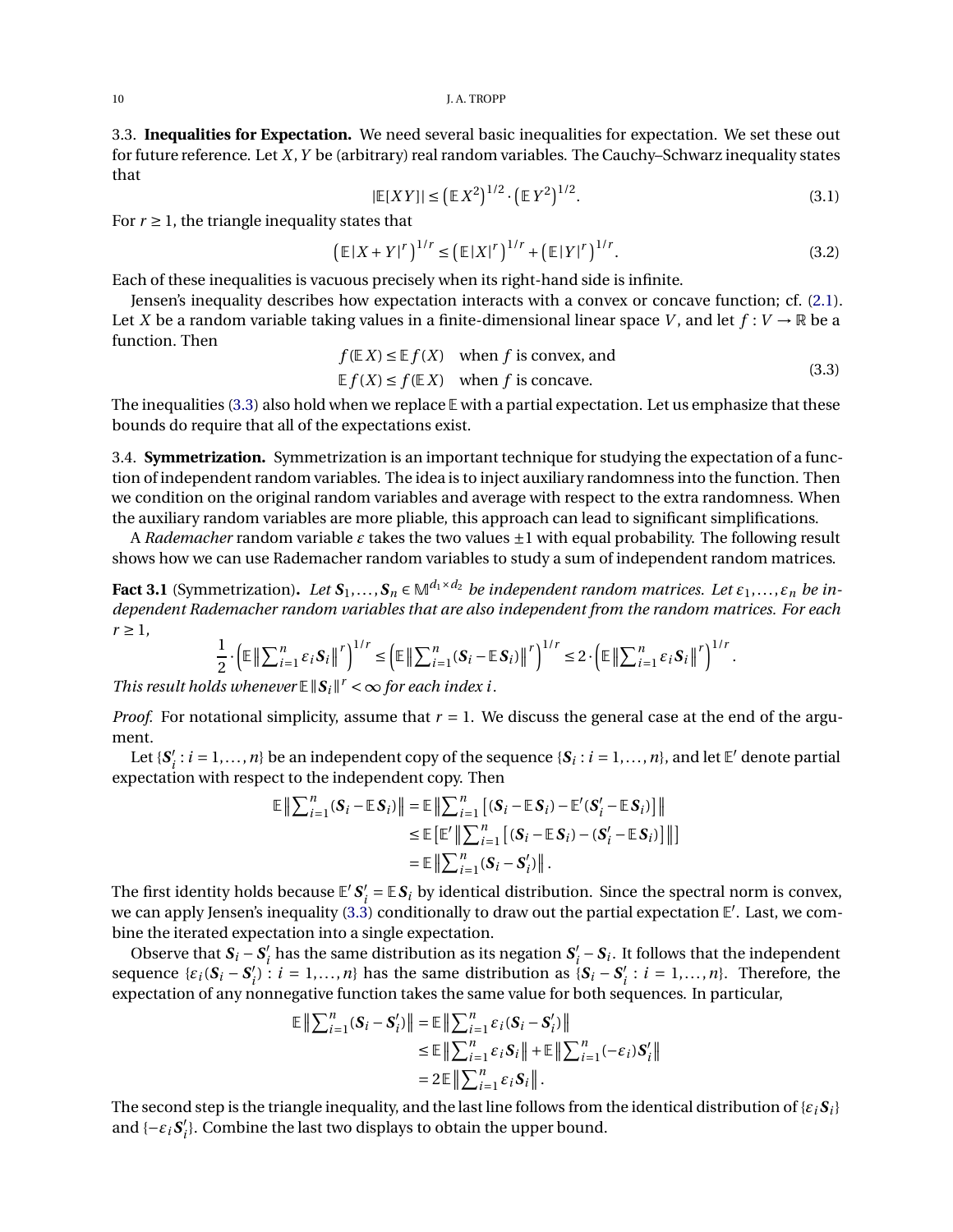To obtain results for *r* > 1, we pursue the same approach. We require the additional observation that  $\|\cdot\|$ <sup>r</sup> is a convex function, and we also need to invoke the triangle inequality [\(3.2\)](#page-9-1). Finally, we remark that the lower bound follows from a similar procedure, so we omit the demonstration.

## 4. THE EXPECTED NORM OF A MATRIX RADEMACHER SERIES

<span id="page-10-0"></span>To prove Theorem [I,](#page-1-0) our overall strategy is to use symmetrization. This approach allows us to reduce the study of an independent sum of random matrices to the study of a sum of fixed matrices modulated by independent Rademacher random variables. This type of random matrix is called a *matrix Rademacher series*. In this section, we establish a bound on the spectral norm of a matrix Rademacher series. This is the key technical step in the proof of Theorem [I.](#page-1-0)

<span id="page-10-1"></span>**Theorem 4.1** (Matrix Rademacher Series). Let  $H_1, \ldots, H_n$  be fixed Hermitian matrices with dimension d. *Let ε*1,...,*ε<sup>n</sup> be independent Rademacher random variables. Then*

$$
\left(\mathbb{E}\left\|\sum_{i=1}^{n}\varepsilon_{i}H_{i}\right\|^{2}\right)^{1/2} \leq \sqrt{1+2\lceil\log d\rceil} \cdot \left\|\sum_{i=1}^{n}H_{i}^{2}\right\|^{1/2}.
$$
\n(4.1)

The proof of Theorem [4.1](#page-10-1) occupies the bulk of this section, beginning with Section [4.2.](#page-11-0) The argument is really just a fancy version of the familiar calculation of the moments of a centered standard normal random variable; see Section [4.8](#page-13-1) for details.

4.1. **Discussion.** Before we establish Theorem [4.1,](#page-10-1) let us make a few comments. First, it is helpful to interpret the result in the same language we have used to state Theorem [I.](#page-1-0) Introduce the matrix Rademacher series

<span id="page-10-2"></span>
$$
\boldsymbol{X} := \sum_{i=1}^n \varepsilon_i \boldsymbol{H}_i.
$$

Compute the matrix variance, defined in [\(1.2\)](#page-1-2):

$$
\nu(\boldsymbol{X}) := \left\| \mathbb{E} \, \boldsymbol{X}^2 \right\| = \left\| \sum_{i,j=1}^n \mathbb{E}[\varepsilon_i \varepsilon_j] \cdot \boldsymbol{H}_i \, \boldsymbol{H}_j \right\| = \left\| \sum_{i=1}^n \boldsymbol{H}_i^2 \right\|.
$$

We may rewrite Theorem [4.1](#page-10-1) as the statement that

$$
\left(\mathbb{E} \left\|X\right\|^2\right)^{1/2} \le \sqrt{\left(1 + 2\lceil \log d \rceil\right) \cdot \nu(X)}.
$$

In other words, Theorem [4.1](#page-10-1) is a sharper version of Theorem [I](#page-1-0) for the special case of a matrix Rademacher series.

Next, we have focused on bounding the second moment of  $||X||$  because this is the most natural form of the result. Note that we also control the first moment because of Jensen's inequality [\(3.3\)](#page-9-0):

$$
\mathbb{E}\left\|\sum_{i=1}^{n}\varepsilon_{i}H_{i}\right\| \leq \left(\mathbb{E}\left\|\sum_{i=1}^{n}\varepsilon_{i}H_{i}\right\|^{2}\right)^{1/2} \leq \sqrt{1+2\lceil\log d\rceil} \cdot \left\|\sum_{i=1}^{n}H_{i}^{2}\right\|^{1/2}.
$$
 (4.2)

A simple variant on the proof of Theorem [4.1](#page-10-1) provides bounds for higher moments.

Third, the dimensional factor on the right-hand side of [\(4.1\)](#page-10-2) is asymptotically sharp. Indeed, let us write  $K(d)$  for the minimum possible constant in the inequality

$$
\left(\mathbb{E}\left\|\sum_{i=1}^n \varepsilon_i \mathbf{H}_i\right\|^2\right)^{1/2} \leq K(d) \cdot \left\|\sum_{i=1}^n \mathbf{H}_i^2\right\|^{1/2} \quad \text{for } \mathbf{H}_i \in \mathbb{H}_d \text{ and } n \in \mathbb{N}.
$$

The example in Section [7.1](#page-18-1) shows that

<span id="page-10-3"></span>
$$
K(d) \ge \sqrt{2\log d}.
$$

In other words, [\(4.1\)](#page-10-2) cannot be improved without making further assumptions.

Theorem [4.1](#page-10-1) is a variant on the noncommutative Khintchine inequality, first established by Lust-Piquard [\[LP86\]](#page-21-15) and later improved by Pisier [\[Pis98\]](#page-21-16) and by Buchholz [\[Buc01\]](#page-20-8). The noncommutative Khintchine inequality gives bounds for the Schatten norm of a matrix Rademacher series, rather than for the spectral norm. Rudelson [\[Rud99\]](#page-22-3) pointed out that the noncommutative Khintchine inequality also implies bounds for the spectral norm of a matrix Rademacher series. In our presentation, we choose to control the spectral norm directly.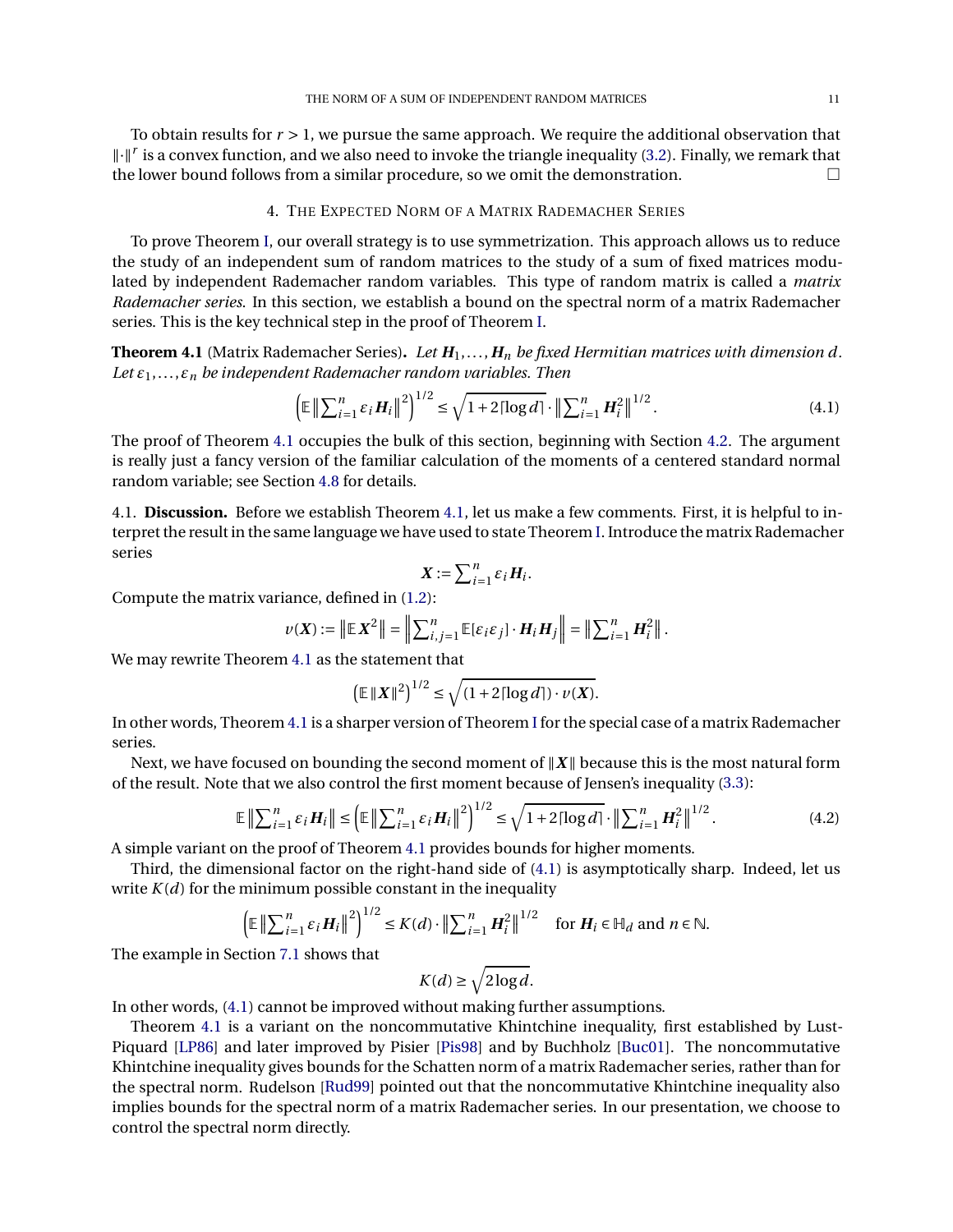<span id="page-11-0"></span>4.2. **The Spectral Norm and the Trace Moments.** To begin the proof of Theorem [4.1,](#page-10-1) we introduce the random Hermitian matrix

<span id="page-11-5"></span><span id="page-11-1"></span>
$$
\boldsymbol{X} := \sum_{i=1}^{n} \varepsilon_i \boldsymbol{H}_i \tag{4.3}
$$

Our goal is to bound the expected spectral norm of *X* . We may proceed by estimating the expected trace of a power of the random matrix, which is known as a *trace moment*. Fix a nonnegative integer *p*. Observe that

$$
\left(\mathbb{E} \left\|X\right\|^2\right)^{1/2} \le \left(\mathbb{E} \left\|X\right\|^{2p}\right)^{1/(2p)} = \left(\mathbb{E} \left\|X^{2p}\right\|\right)^{1/(2p)} \le \left(\mathbb{E} \operatorname{tr} X^{2p}\right)^{1/(2p)}.\tag{4.4}
$$

The first identity is Jensen's inequality [\(3.3\)](#page-9-0), applied to the concave function  $t \mapsto t^{1/p}$ . The second relation is [\(2.11\)](#page-5-4). The final inequality is the bound [\(2.12\)](#page-5-6) on the norm of the positive-semidefinite matrix  $X^{2p}$  by its trace.

**Remark 4.2** (Higher Moments)**.** It should be clear that we can also bound expected powers of the spectral norm using the same technique. For simplicity, we omit this development.

4.3. **Summation by Parts.** To study the trace moments of the random matrix *X* , we rely on a discrete analog of integration by parts. This approach is clearer if we introduce some more notation. For each index *i*, define the random matrices

$$
X_{+i} := H_i + \sum_{j \neq i} \varepsilon_j H_j
$$
 and  $X_{-i} := -H_i + \sum_{j \neq i} \varepsilon_j H_j$ 

In other words, the distribution of  $X_{\varepsilon_i i}$  is the conditional distribution of the random matrix  $X$  given the value *ε<sup>i</sup>* of the *i*th Rademacher variable. This interpretation depends on the assumption that the Rademacher variables are independent.

Beginning with the trace moment, observe that

<span id="page-11-2"></span>
$$
\mathbb{E} \operatorname{tr} X^{2p} = \mathbb{E} \operatorname{tr} \left[ X \cdot X^{2p-1} \right]
$$
  
=  $\sum_{i=1}^{n} \mathbb{E} \left[ \mathbb{E}_{\varepsilon_i} \operatorname{tr} \left[ \varepsilon_i H_i \cdot X^{2p-1} \right] \right]$   
=  $\frac{1}{2} \sum_{i=1}^{n} \mathbb{E} \operatorname{tr} \left[ H_i \cdot \left( X_{+i}^{2p-1} - X_{-i}^{2p-1} \right) \right]$  (4.5)

In the second step, we simply write out the definition [\(4.3\)](#page-11-1) of the random matrix *X* and use the linearity of the trace to draw out the sum. Then we write the expectation as an iterated expectation. To reach the next line, write out the partial expectation using the notation  $X_{\pm i}$  and the linearity of the trace.

4.4. **A Difference of Powers.** Next, let us apply an algebraic identity to reduce the difference of powers in [\(4.5\)](#page-11-2). For matrices  $W, Y \in \mathbb{H}_d$ , it holds that

<span id="page-11-4"></span><span id="page-11-3"></span>
$$
W^{2p-1} - Y^{2p-1} = \sum_{q=0}^{2p-2} W^q (W - Y) Y^{2p-2-q}.
$$
 (4.6)

To check this expression, just expand the matrix products and notice that the sum telescopes.

Introducing the relation [\(4.6\)](#page-11-3) with  $W = X_{+i}$  and  $Y = X_{-i}$  into the formula [\(4.5\)](#page-11-2), we find that

$$
\mathbb{E} \operatorname{tr} X^{2p} = \frac{1}{2} \sum_{i=1}^{n} \mathbb{E} \operatorname{tr} \left[ H_i \cdot \sum_{q=0}^{2p-2} X_{+i}^q (X_{+i} - X_{-i}) X_{-i}^{2p-2-q} \right]
$$
  
= 
$$
\sum_{i=1}^{n} \sum_{q=0}^{2p-2} \mathbb{E} \operatorname{tr} \left[ H_i X_{+i}^q H_i X_{-i}^{2p-2-q} \right].
$$
 (4.7)

Linearity of the trace allows us to draw out the sum over *q*, and we have used the observation that  $X_{+i}$  −  $X_{-i} = 2H_i$ .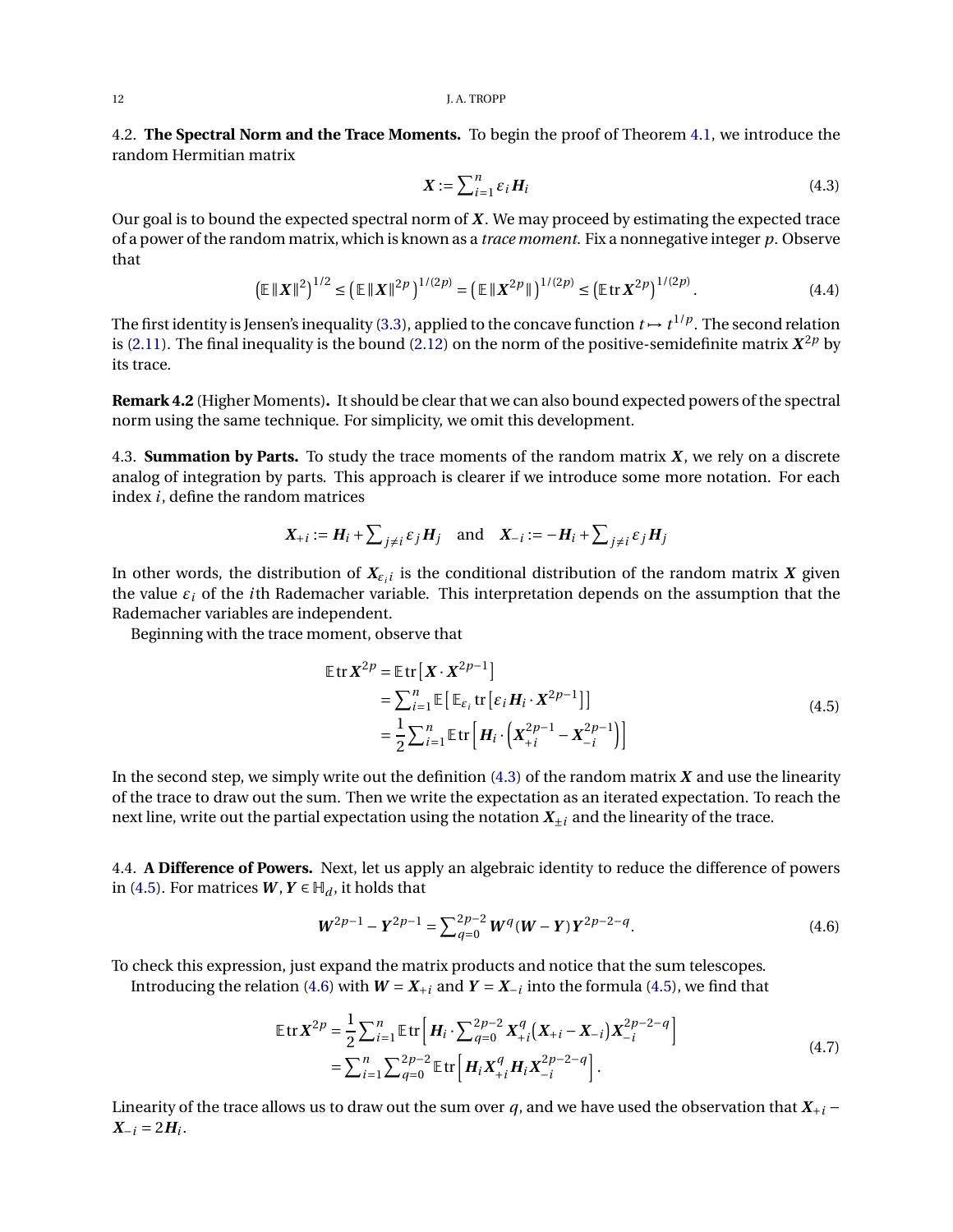4.5. **A Bound for the Trace Moments.** We are now in a position to obtain a bound for the trace moments of *X* . Beginning with [\(4.7\)](#page-11-4), we compute that

<span id="page-12-0"></span>
$$
\mathbb{E} \text{tr} \, X^{2p} = \sum_{i=1}^{n} \sum_{q=0}^{2p-2} \mathbb{E} \text{tr} \left[ H_i X_{+i}^q H_i X_{-i}^{2p-2-q} \right]
$$
\n
$$
\leq \sum_{i=1}^{n} \frac{2p-1}{2} \mathbb{E} \text{tr} \left[ H_i^2 \cdot \left( X_{+i}^{2p-2} + X_{-i}^{2p-2} \right) \right]
$$
\n
$$
= (2p-1) \cdot \sum_{i=1}^{n} \mathbb{E} \text{tr} \left[ H_i^2 \cdot \left( \mathbb{E}_{\epsilon_i} X^{2p-2} \right) \right]
$$
\n
$$
= (2p-1) \cdot \mathbb{E} \text{tr} \left[ \left( \sum_{i=1}^{n} H_i^2 \right) \cdot X^{2p-2} \right]
$$
\n
$$
\leq (2p-1) \cdot \left\| \sum_{i=1}^{n} H_i^2 \right\| \cdot \mathbb{E} \text{tr} \, X^{2p-2}.
$$
\n(4.8)

The bound in the second line is the trace GM–AM inequality, Fact [2.4,](#page-6-3) with  $r = p - 1$  and  $W = X_{+i}$  and  $Y = X_{-i}$ . To reach the third line, observe that the parenthesis in the second line is twice the partial expectation of  $X^{2p-2}$  with respect to  $\varepsilon_i$ . Afterward, we use linearity of the expectation and the trace to draw in the sum over *i*, and then we combine the expectations. Last, invoke the trace inequality from Fact [2.2.](#page-5-7)

4.6. **Iteration and the Spectral Norm Bound.** The expression [\(4.8\)](#page-12-0) shows that the trace moment is controlled by a trace moment with a smaller power:

$$
\mathbb{E} \operatorname{tr} \boldsymbol{X}^{2p} \leq (2p-1) \cdot \left\| \sum_{i=1}^n \boldsymbol{H}_i^2 \right\| \cdot \mathbb{E} \operatorname{tr} \boldsymbol{X}^{2p-2}.
$$

Iterating this bound *p* times, we arrive at the result

<span id="page-12-1"></span>
$$
\mathbb{E} \operatorname{tr} X^{2p} \le (2p - 1)!! \cdot \left\| \sum_{i=1}^{n} H_i^2 \right\|^{p} \cdot \operatorname{tr} X^0
$$
  
=  $d \cdot (2p - 1)!! \cdot \left\| \sum_{i=1}^{n} H_i^2 \right\|^{p}$ . (4.9)

The double factorial is defined as  $(2p-1)!! := (2p-1)(2p-3)(2p-5) \cdots (5)(3)(1)$ .

The expression [\(4.4\)](#page-11-5) shows that we can control the expected spectral norm of *X* by means of a trace moment. Therefore, for any nonnegative integer *p*, it holds that

$$
\mathbb{E} \left\| X \right\| \le \left( \mathbb{E} \left[ \text{tr} \, X^{2p} \right]^{1/(2p)} \le \left( d \cdot (2p - 1)!! \right)^{1/(2p)} \cdot \left\| \sum_{i=1}^{n} H_i^2 \right\|^{1/2} . \tag{4.10}
$$

The second inequality is simply our bound [\(4.9\)](#page-12-1). All that remains is to choose the value of *p* to minimize the factor on the right-hand side.

4.7. **Calculating the Constant.** Finally, let us develop an accurate bound for the leading factor on the right-hand side of [\(4.10\)](#page-12-2). We claim that

<span id="page-12-4"></span><span id="page-12-3"></span><span id="page-12-2"></span>
$$
(2p-1)!! \le \left(\frac{2p+1}{e}\right)^p.
$$
\n(4.11)

Given this estimate, select  $p = \lceil \log d \rceil$  to reach

$$
(d \cdot (2p-1)!!)^{1/(2p)} \le d^{1/(2p)} \sqrt{\frac{2p+1}{e}} \le \sqrt{2p+1} = \sqrt{1+2\lceil \log d \rceil}.
$$
 (4.12)

Introduce the inequality [\(4.12\)](#page-12-3) into [\(4.10\)](#page-12-2) to complete the proof of Theorem [4.1.](#page-10-1)

To check that [\(4.11\)](#page-12-4) is valid, we use some tools from integral calculus:

$$
\begin{aligned} \log\big((2p-1)!!\big) &= \sum_{i=1}^{p-1} \log(2i+1) \\ &= \left[\frac{1}{2}\log(2\cdot 0+1) + \sum_{i=1}^{p-1} \log(2i+1) + \frac{1}{2}\log(2p+1)\right] - \frac{1}{2}\log(2p+1) \\ &\le \int_0^p \log(2x+1) \, dx - \frac{1}{2}\log(2p+1) \\ &= p\log(2p+1) - p. \end{aligned}
$$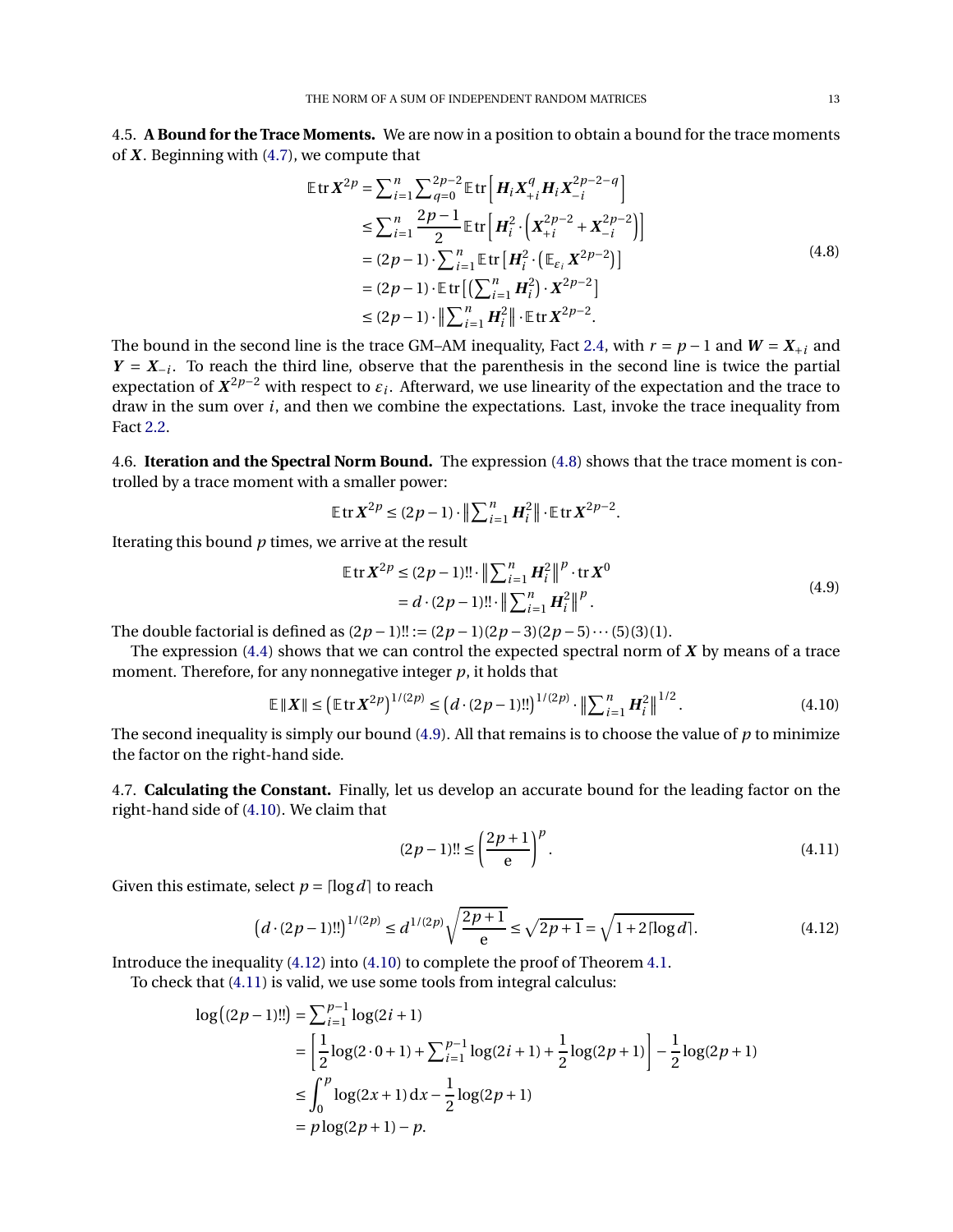The bracket in the second line is the trapezoid rule approximation of the integral in the third line. Since the integrand is concave, the trapezoid rule underestimates the integral. Exponentiating this formula, we arrive at [\(4.11\)](#page-12-4).

<span id="page-13-1"></span>4.8. **Context.** The proof of Theorem [4.1](#page-10-1) is really just a discrete, matrix version of the familiar calculation of the (2*p*)th moment of a centered normal random variable. Let us elaborate. Recall the Gaussian integration by parts formula:

<span id="page-13-2"></span>
$$
\mathbb{E}[\gamma \cdot f(\gamma)] = \sigma^2 \cdot \mathbb{E}[f'(\gamma)] \tag{4.13}
$$

where  $\gamma \sim \text{NORMAL}(0, \sigma^2)$  and  $f : \mathbb{R} \to \mathbb{R}$  is any function for which the integrals are finite. This result follows when we write the expectations as integrals with respect to the normal density tand invoke the usual integration by parts rule. Now, suppose that we wish to compute the (2*p*)th moment of *γ*. We have

$$
\mathbb{E}\gamma^{2p} = \mathbb{E}\left[\gamma \cdot \gamma^{2p-1}\right] = (2p-1)\cdot \sigma^2 \cdot \mathbb{E}\gamma^{2p-2}.
$$
\n(4.14)

The second identity is just [\(4.13\)](#page-13-2) with the choice  $f(t) = t^{2p-1}$ . Iterating [\(4.14\)](#page-13-3), we discover that

$$
\mathbb{E}\gamma^{2p}=(2p-1)!!\cdot\sigma^{2p}.
$$

In Theorem [4.1,](#page-10-1) the matrix variance parameter  $v(\pmb{X})$  plays the role of the scalar variance  $\sigma^2.$ 

In fact, the link with Gaussian integration by parts is even stronger. Consider a matrix Gaussian series

<span id="page-13-3"></span>
$$
\boldsymbol{Y} := \sum_{i=1}^n \gamma_i \boldsymbol{H}_i
$$

where {*γi*} is an independent family of standard normal variables. If we replace the discrete integration by parts in the proof of Theorem [4.1](#page-10-1) with Gaussian integration by parts, the argument leads to the bound

$$
\left(\mathbb{E}\left\|\sum_{i=1}^n \gamma_i \mathbf{H}_i\right\|^2\right)^{1/2} \leq \sqrt{1+2\lceil \log d \rceil} \cdot \left\|\sum_{i=1}^n \mathbf{H}_i^2\right\|^{1/2}.
$$

This approach requires matrix calculus, but it is slightly simpler than the argument for matrix Rademacher series in other respects. See [\[Tro15b,](#page-22-2) Thm. 8.1] for a proof of the noncommutative Khintchine inequality for Gaussian series along these lines.

# 5. UPPER BOUNDS FOR THE EXPECTED NORM

<span id="page-13-0"></span>We are now prepared to establish the upper bound for an arbitrary sum of independent random matrices. The argument is based on the specialized result, Theorem [4.1,](#page-10-1) for matrix Rademacher series. It proceeds by steps through more and more general classes of random matrices: first positive semidefinite, then Hermitian, and finally rectangular. Here is what we will show.

<span id="page-13-4"></span>**Theorem 5.1** (Expected Norm: Upper Bounds). *Define the dimensional constant*  $C(d) := 4(1+2\lceil \log d \rceil)$ . *The expected spectral norm of a sum of independent random matrices satisfies the following upper bounds.*

*(1)* **The Positive-Semidefinite Case.** Consider an independent family  $\{T_1, \ldots, T_n\}$  of random  $d \times d$ *positive-semidefinite matrices, and define the sum*

$$
\boldsymbol{W} := \sum_{i=1}^n \boldsymbol{T}_i.
$$

*Then*

$$
\mathbb{E} \left\|W\right\| \le \left[\left\|\mathbb{E}\,W\right\|^{1/2} + \sqrt{C(d)} \cdot \left(\mathbb{E}\,\max_{i} \|T_{i}\|\right)^{1/2}\right]^{2}.\tag{5.1}
$$

(2) **The Centered Hermitian Case.** Consider an independent family  $\{Y_1, \ldots, Y_n\}$  of random  $d \times d$  Her*mitian matrices with*  $EY_i = 0$  *for each index i, and define the sum* 

<span id="page-13-6"></span><span id="page-13-5"></span>
$$
\boldsymbol{X}:=\sum_{i=1}^n Y_i.
$$

*Then*

$$
\left(\mathbb{E} \left\|X\right\|^2\right)^{1/2} \le \sqrt{C(d)} \cdot \left\|\mathbb{E} \, X^2\right\|^{1/2} + C(d) \cdot \left(\mathbb{E} \max_i \|Y_i\|^2\right)^{1/2}.\tag{5.2}
$$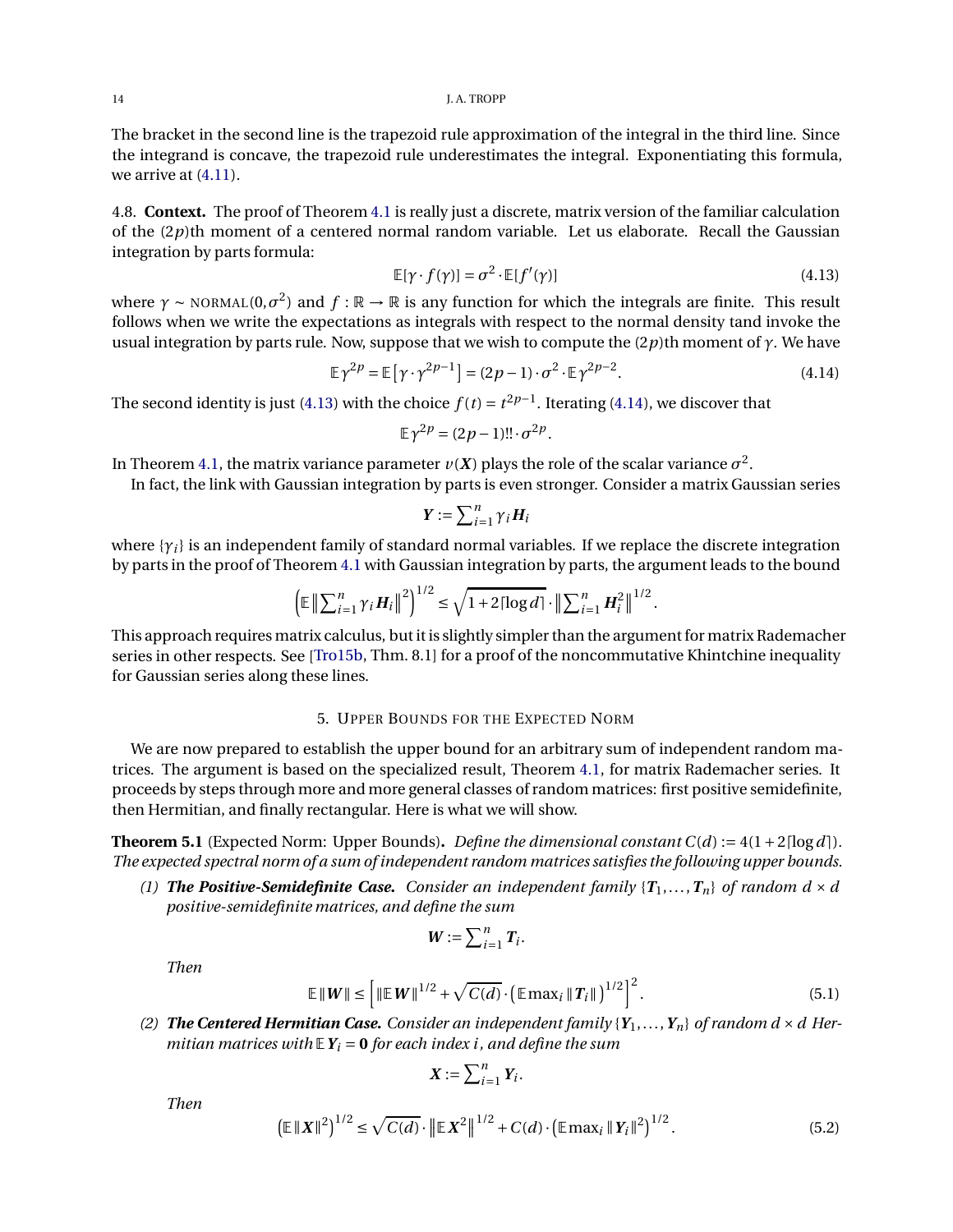(3) **The Centered Rectangular Case.** Consider an independent family  $\{S_1, \ldots, S_n\}$  of random  $d_1 \times d_2$ *matrices with*  $E S_i = 0$  *for each index i, and define the sum* 

<span id="page-14-1"></span>
$$
\boldsymbol{Z} := \sum_{i=1}^n \boldsymbol{S}_i.
$$

*Then*

$$
\mathbb{E}\left\|\mathbf{Z}\right\| \leq \sqrt{C(d)} \cdot \max\left\{\left\|\mathbb{E}\left[\mathbf{Z}\mathbf{Z}^*\right]\right\|^{1/2}, \left\|\mathbb{E}\left[\mathbf{Z}^*\mathbf{Z}\right]\right\|^{1/2}\right\} + C(d) \cdot \left(\mathbb{E}\max_{i} \|\mathbf{S}_i\|^2\right)^{1/2} \tag{5.3}
$$

*where*  $d := d_1 + d_2$ *.* 

The proof of Theorem [5.1](#page-13-4) takes up the rest of this section. The presentation includes notes about the provenance of various parts of the argument.

The upper bound in Theorem [I](#page-1-0) follows instantly from Case (3) of Theorem [5.1.](#page-13-4) We just introduce the notation  $v(Z)$  for the variance parameter, and we calculate that

$$
\mathbb{E}\left[\boldsymbol{Z}\boldsymbol{Z}^*\right] = \sum_{i,j=1}^n \mathbb{E}\left[\boldsymbol{S}_i \boldsymbol{S}_j^*\right] = \sum_{i=1}^n \mathbb{E}\left[\boldsymbol{S}_i \boldsymbol{S}_i^*\right].
$$

The first expression follows immediately from the definition of *Z* and the linearity of the expectation; the second identity holds because the random matrices  $S_i$  are independent and have mean zero. The formula for  $\mathbb{E}[Z^*Z]$  is valid for precisely the same reasons.

5.1. **Proof of the Positive-Semidefinite Case.** Recall that *W* is a random *d* ×*d* positive-semidefinite matrix of the form

 $W := \sum_{i=1}^{n} T_i$  where the  $T_i$  are positive semidefinite.

Let us introduce notation for the quantity of interest:

$$
E := \mathbb{E} \left\| \boldsymbol{W} \right\| = \mathbb{E} \left\| \sum_{i=1}^{n} \boldsymbol{T}_{i} \right\|
$$

By the triangle inequality for the spectral norm,

$$
E \leq \left\| \sum_{i=1}^{n} \mathbb{E} \, T_i \right\| + \mathbb{E} \left\| \sum_{i=1}^{n} (T_i - \mathbb{E} \, T_i) \right\| \leq \left\| \sum_{i=1}^{n} \mathbb{E} \, T_i \right\| + 2 \mathbb{E} \left\| \sum_{i=1}^{n} \varepsilon_i T_i \right\|.
$$

The second inequality follows from symmetrization, Fact [3.1.](#page-9-2) In this expression, {*εi*} is an independent family of Rademacher random variables, independent from  ${T_i}$ . Conditioning on the choice of the random matrices  $\boldsymbol{T_i}$ , we apply Theorem [4.1](#page-10-1) via the bound [\(4.2\)](#page-10-3):

$$
\mathbb{E}\left\|\sum_{i=1}^n \varepsilon_i T_i\right\| = \mathbb{E}\left[\mathbb{E}_{\varepsilon} \left\|\sum_{i=1}^n \varepsilon_i T_i\right\|\right] \leq \sqrt{1+2\lceil \log d \rceil} \cdot \mathbb{E}\left[\left\|\sum_{i=1}^n T_i^2\right\|^{1/2}\right].
$$

The operator  $\mathbb{E}_{\epsilon}$  averages over the choice of the Rademacher random variables, with the matrices  $T_i$  fixed. Now, since the matrices  $T_i$  are positive-semidefinite,

$$
\mathbb{E}\left[\left\|\sum_{i=1}^{n} T_{i}^{2}\right\|^{1/2}\right] \leq \mathbb{E}\left[\left(\max_{i} \|T_{i}\|\right)^{1/2} \cdot \left\|\sum_{i=1}^{n} T_{i}\right\|^{1/2}\right] \leq \left(\mathbb{E}\max_{i} \|T_{i}\|\right)^{1/2} \cdot \left(\mathbb{E}\left\|\sum_{i=1}^{n} T_{i}\right\|\right)^{1/2} \leq \left(\mathbb{E}\max_{i} \|T_{i}\|\right)^{1/2} \cdot E^{1/2}.
$$

The first inequality is Fact [2.3,](#page-6-4) and the second is the Cauchy–Schwarz inequality [\(3.1\)](#page-9-3) for expectation. In the last step, we identified a copy of the quantity *E*.

Combine the last three displays to see that

$$
E \leq \left\| \sum_{i=1}^{n} \mathbb{E} \, T_i \right\| + \sqrt{4(1 + 2\lceil \log d \rceil)} \cdot \left( \mathbb{E} \max_i \| T_i \| \right)^{1/2} \cdot E^{1/2}.
$$

For any  $\alpha$ ,  $\beta \ge 0$ , the quadratic inequality  $t^2 \le \alpha + \beta t$  implies that

<span id="page-14-0"></span>
$$
t \le \frac{1}{2} \left[ \beta + \sqrt{\beta^2 + 4\alpha} \right] \le \frac{1}{2} \left[ \beta + \beta + 2\sqrt{\alpha} \right] = \sqrt{\alpha} + \beta
$$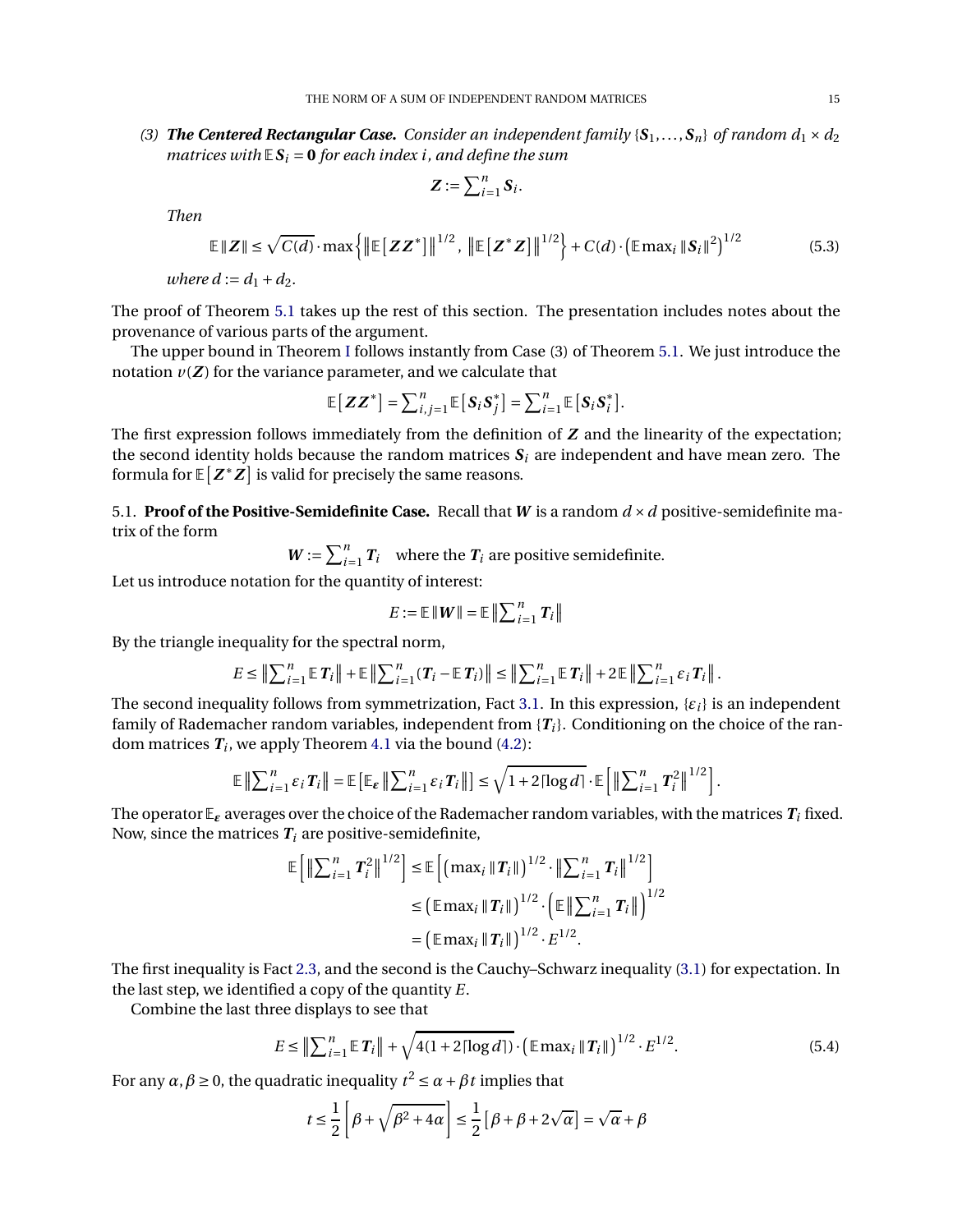because the square root is subadditive. Applying this fact to the quadratic relation [\(5.4\)](#page-14-0) for *E* 1/2, we obtain

$$
E^{1/2} \leq \left\| \sum_{i=1}^n \mathbb{E} \, T_i \right\|^{1/2} + \sqrt{4(1+2\lceil \log d \rceil)} \cdot \left( \mathbb{E} \max_i \| T_i \| \right)^{1/2}.
$$

Square both sides to reach the conclusion [\(5.1\)](#page-13-5).

This argument is adapted from Rudelson's paper [\[Rud99\]](#page-22-3), which develops a version of this result for the case where the matrices  $T_i$  have rank one; see also [\[RV07\]](#page-22-4). The paper [\[Tro08\]](#page-22-5) contains the first estimates for the constants. Magen & Zouzias [\[MZ11\]](#page-21-23) observed that similar considerations apply when the matrices  $T_i$  have higher rank. The complete result [\(5.1\)](#page-13-5) first appeared in [\[CGT12,](#page-21-11) App.]. The constants in this paper are marginally better. Related bounds for Schatten norms appear in  $[M]C+14$ , Sec. 7 and in [\[JZ13\]](#page-21-24).

The results described in the last paragraph are all matrix versions of the classical inequalities due to Rosenthal [\[Ros70b,](#page-21-25) Lem. 1]. These bounds can be interpreted as polynomial moment versions of the Chernoff inequality.

5.2. **Proof of the Hermitian Case.** The result [\(5.2\)](#page-13-6) for Hermitian matrices is a corollary of Theorem [4.1](#page-10-1) and the positive-semidefinite result [\(5.1\)](#page-13-5). Recall that  $X$  is a  $d \times d$  random Hermitian matrix of the form

$$
X := \sum_{i=1}^{n} Y_i \quad \text{where } \mathbb{E} Y_i = \mathbf{0}.
$$

We may calculate that

$$
(\mathbb{E} \|\boldsymbol{X}\|^2)^{1/2} = \left(\mathbb{E} \left\| \sum_{i=1}^n Y_i \right\|^2\right)^{1/2}
$$
  
\n
$$
\leq 2 \left(\mathbb{E} \left[ \mathbb{E}_{\boldsymbol{\varepsilon}} \left\| \sum_{i=1}^n \varepsilon_i Y_i \right\|^2 \right] \right)^{1/2}
$$
  
\n
$$
\leq \sqrt{4(1 + 2\lceil \log d \rceil)} \cdot \left(\mathbb{E} \left\| \sum_{i=1}^n Y_i^2 \right\|^2\right)^{1/2}.
$$

The first inequality follows from the symmetrization procedure, Fact [3.1.](#page-9-2) The second inequality applies Theorem [4.1,](#page-10-1) conditional on the choice of *Y<sup>i</sup>* . The remaining expectation contains a sum of independent positive-semidefinite matrices. Therefore, we may invoke [\(5.1\)](#page-13-5) with  $T_i = Y_i^2$  $i^2$ . We obtain

$$
\mathbb{E}\left\|\sum_{i=1}^n Y_i^2\right\| \le \left[\left\|\sum_{i=1}^n \mathbb{E}\,Y_i^2\right\|^{1/2} + \sqrt{4(1+2\lceil \log d \rceil)}\cdot \left(\mathbb{E}\max_i \|Y_i^2\|\right)^{1/2}\right]^2.
$$

Combine the last two displays to reach

$$
\left(\mathbb{E} \left\| \boldsymbol{X} \right\|^2\right)^{1/2} \leq \sqrt{4(1+2\lceil \log d \rceil)} \cdot \left[\left\| \sum_{i=1}^n \mathbb{E} \, \boldsymbol{Y}_i^2\right\|^{1/2} + \sqrt{4(1+2\lceil \log d \rceil)} \cdot \left(\mathbb{E} \max_i \| \boldsymbol{Y}_i\|^2\right)^{1/2}\right].
$$

Rewrite this expression to reach [\(5.2\)](#page-13-6).

A version of the result [\(5.2\)](#page-13-6) first appeared in [\[CGT12,](#page-21-11) App.]; the constants here are marginally better. Related results for the Schatten norm appear in the papers  $[JX03, JX08, MJC^+14, JZ13]$  $[JX03, JX08, MJC^+14, JZ13]$  $[JX03, JX08, MJC^+14, JZ13]$  $[JX03, JX08, MJC^+14, JZ13]$  $[JX03, JX08, MJC^+14, JZ13]$  $[JX03, JX08, MJC^+14, JZ13]$ . These bounds are matrix extensions of the scalar inequalities due to Rosenthal [\[Ros70b,](#page-21-25) Thm. 3] and to Rosén [\[Ros70a,](#page-21-28) Thm. 1]; see also Nagaev–Pinelis [\[NP77,](#page-21-29) Thm. 2]. They can be interpreted as the polynomial moment inequalities that sharpen the Bernstein inequality.

<span id="page-15-0"></span>5.3. **Proof of the Rectangular Case.** Finally, we establish the rectangular result [\(5.3\)](#page-14-1). Recall that *Z* is a  $d_1 \times d_2$  random rectangular matrix of the form

$$
Z := \sum_{i=1}^{n} S_i \quad \text{where } \mathbb{E} S_i = \mathbf{0}.
$$

Set  $d := d_1 + d_2$ , and form a random  $d \times d$  Hermitian matrix  $X$  by dilating  $Z$ :

$$
X:=\mathscr{H}(Z)=\sum_{i=1}^n\mathscr{H}(S_i).
$$

The Hermitian dilation  $\mathcal H$  is defined in [\(2.18\)](#page-8-3); the second relation holds because the dilation is a reallinear map.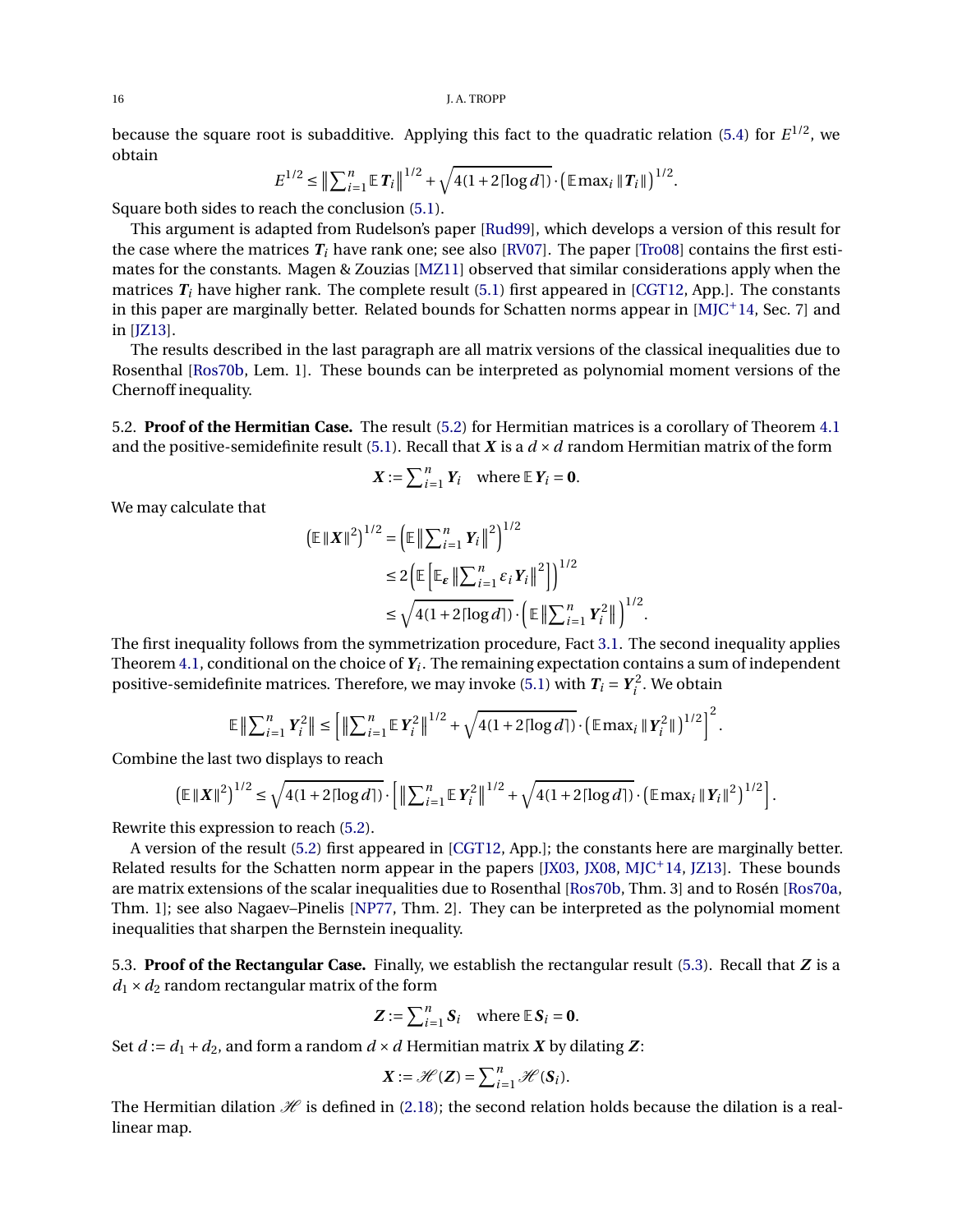Evidently, the random matrix X is a sum of independent, centered, random Hermitian matrices  $\mathcal{H}(\mathbf{S}_i)$ . Therefore, we may apply  $(5.2)$  to  $X$  to see that

$$
\left(\mathbb{E}\left\|\mathcal{H}(Z)\right\|^2\right)^{1/2} \le \sqrt{4(1+2\lceil\log d\rceil)} \cdot \left\|\mathbb{E}\left[\mathcal{H}(Z)^2\right]\right\|^{1/2} + 4(1+2\lceil\log d\rceil) \cdot \left(\mathbb{E}\max_i \|\mathcal{H}(S_i)\|^2\right)^{1/2}.\tag{5.5}
$$

<span id="page-16-1"></span>.

Since the dilation preserves norms [\(2.20\)](#page-8-1), the left-hand side of [\(5.5\)](#page-16-1) is exactly what we want:

$$
\left(\mathbb{E}\left\|\mathcal{H}(Z)\right\|^2\right)^{1/2} = \left(\mathbb{E}\left\|Z\right\|^2\right)^{1/2}
$$

To simplify the first term on the right-hand side of [\(5.5\)](#page-16-1), invoke the formula [\(2.19\)](#page-8-2) for the square of the dilation: ⊥<br>≖a

$$
\|\mathbb{E}\left[\mathscr{H}(Z)^2\right]\| = \left\|\begin{bmatrix} \mathbb{E}\left[ZZ^*\right] & \mathbf{0} \\ \mathbf{0} & \mathbb{E}\left[Z^*Z\right] \end{bmatrix}\right\| = \max\{\|\mathbb{E}\left[ZZ^*\right]\|, \|\mathbb{E}\left[Z^*Z\right]\|\}.
$$

The second identity relies on the fact that the norm of a block-diagonal matrix is the maximum norm of a diagonal block. To simplify the second term on the right-hand side of [\(5.5\)](#page-16-1), we use [\(2.20\)](#page-8-1) again:

$$
\|\mathcal{H}(\boldsymbol{S}_i)\| = \|\boldsymbol{S}_i\|.
$$

Introduce the last three displays into [\(5.5\)](#page-16-1) to arrive at the result [\(5.3\)](#page-14-1).

<span id="page-16-0"></span>The result [\(5.3\)](#page-14-1) first appeared in the monograph [\[Tro15a,](#page-22-1) Eqn. (6.16)] with (possibly) incorrect constants. The current paper contains the first complete presentation of the bound.

## 6. LOWER BOUNDS FOR THE EXPECTED NORM

Finally, let us demonstrate that each of the upper bounds in Theorem [5.1](#page-13-4) is sharp up to the dimensional constant *C*(*d*). The following result gives matching lower bounds in each of the three cases.

<span id="page-16-2"></span>**Theorem 6.1** (Expected Norm: Lower Bounds)**.** *The expected spectral norm of a sum of independent random matrices satisfies the following lower bounds.*

*(1) The Positive-Semidefinite Case. Consider an independent family*  $\{T_1, \ldots, T_n\}$  *of random d*  $\times$  *d positive-semidefinite matrices, and define the sum*

<span id="page-16-3"></span>
$$
\boldsymbol{W}:=\sum_{i=1}^n \boldsymbol{T}_i.
$$

*Then*

$$
\mathbb{E} \left\| W \right\| \ge \frac{1}{4} \left[ \left\| \mathbb{E} \, W \right\|^{1/2} + \left( \mathbb{E} \, \text{max}_{i} \, \left\| \, T_{i} \right\| \right)^{1/2} \right]^{2} . \tag{6.1}
$$

(2) **The Centered Hermitian Case.** Consider an independent family  $\{Y_1, \ldots, Y_n\}$  of random  $d \times d$  Her*mitian matrices with*  $\mathbf{F}Y_i = \mathbf{0}$  *for each index i, and define the sum* 

<span id="page-16-4"></span>
$$
\boldsymbol{X}:=\sum_{i=1}^n Y_i.
$$

*Then*

$$
\left(\mathbb{E} \left\| \boldsymbol{X} \right\|^2\right)^{1/2} \ge \frac{1}{2} \left\| \mathbb{E} \boldsymbol{X}^2 \right\|^{1/2} + \frac{1}{4} \left(\mathbb{E} \max_i \left\| \boldsymbol{Y}_i \right\|^2\right)^{1/2} . \tag{6.2}
$$

(3) **The Centered Rectangular Case.** Consider an independent family  $\{S_1, \ldots, S_n\}$  of random  $d_1 \times d_2$ *matrices with*  $E S_i = 0$  *for each index i, and define the sum* 

<span id="page-16-5"></span>
$$
\boldsymbol{Z} := \sum_{i=1}^n \boldsymbol{S}_i.
$$

*Then*

$$
\mathbb{E} \|Z\| \ge \frac{1}{2} \max \left\{ \left\| \mathbb{E} \left[ Z Z^* \right] \right\|^{1/2}, \left\| \mathbb{E} \left[ Z^* Z \right] \right\|^{1/2} \right\} + \frac{1}{4} \left( \mathbb{E} \max_{i} \|S_i\|^2 \right)^{1/2}.
$$
 (6.3)

The rest of the section describes the proof of Theorem [6.1.](#page-16-2)

The lower bound in Theorem [I](#page-1-0) is an immediate consequence of Case (3) of Theorem [6.1.](#page-16-2) We simply introduce the notation  $v(Z)$  for the variance parameter.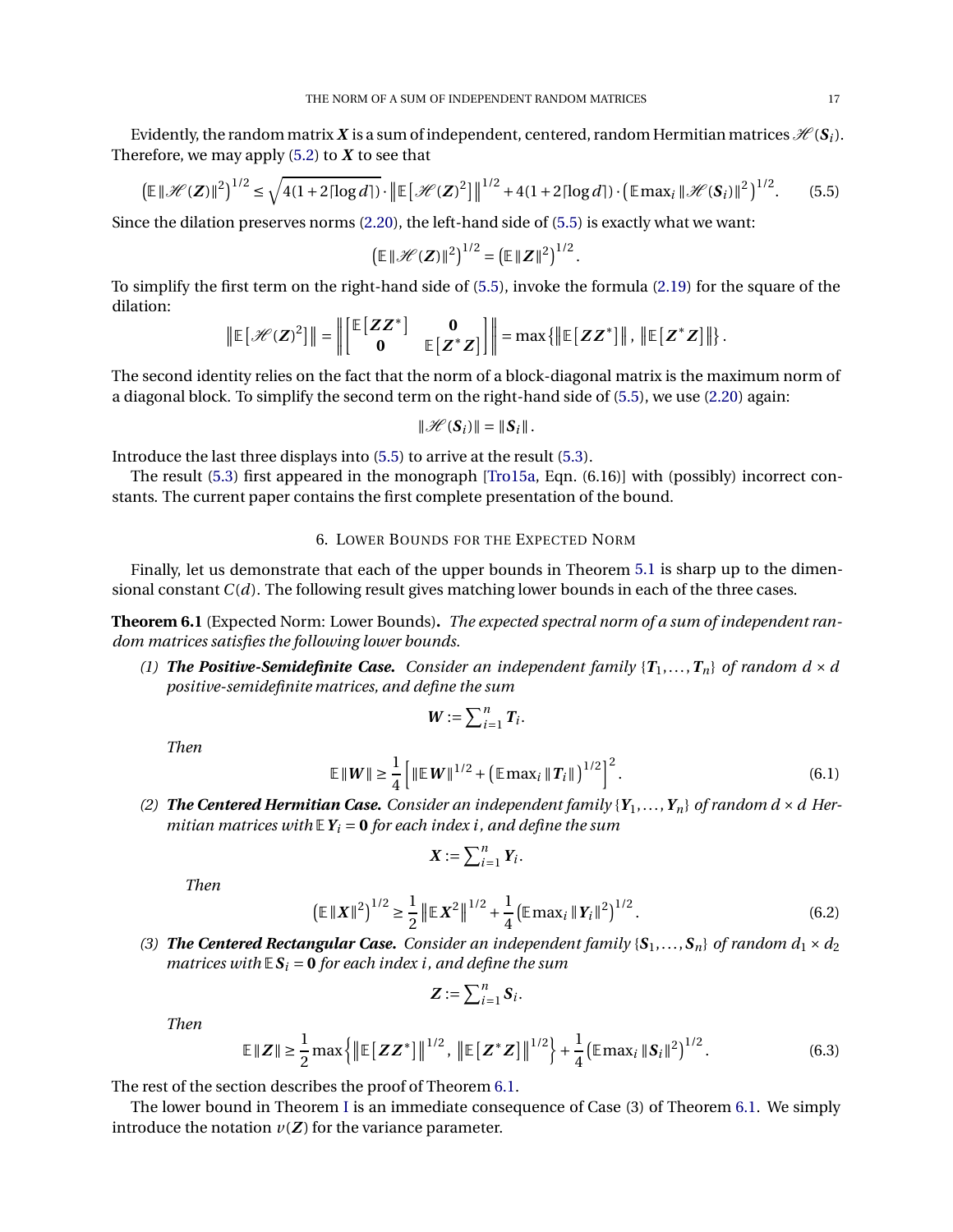6.1. **The Positive-Semidefinite Case.** The lower bound [\(6.1\)](#page-16-3) in the positive-semidefinite case is relatively easy. Recall that

$$
W := \sum_{i=1}^{n} T_i
$$
 where the  $T_i$  are positive semidefinite.

First, by Jensen's inequality [\(3.3\)](#page-9-0) and the convexity of the spectral norm,

<span id="page-17-0"></span>
$$
\mathbb{E} \left\| W \right\| \ge \left\| \mathbb{E} \left[ W \right] \right\|.
$$
\n(6.4)

Second, let *I* be the minimum value of the index *i* where max<sub>*i*</sub>  $\|T_i\|$  is achieved; note that *I* is a random variable. Since the summands  $T_i$  are positive semidefinite, it is easy to see that

$$
T_I \preccurlyeq \sum_{i=1}^n T_i.
$$

Therefore, by the norm identity [\(2.10\)](#page-5-2) for a positive-semidefinite matrix and the monotonicity of the maximum eigenvalue, Fact [2.1,](#page-4-4) we have

$$
\max_i \|T_i\| = \|T_I\| = \lambda_{\max}(T_I) \le \lambda_{\max}\left(\sum_{i=1}^n T_i\right) = \left\|\sum_{i=1}^n T_i\right\| = \|W\|.
$$

Take the expectation to arrive at

<span id="page-17-1"></span>
$$
\mathbb{E} \max_{i} \|T_i\| \le \mathbb{E} \|W\|.
$$
 (6.5)

Average the two bounds [\(6.4\)](#page-17-0) and [\(6.5\)](#page-17-1) to obtain

$$
\mathbb{E} \left\| W \right\| \geq \frac{1}{2} \left[ \left\| \mathbb{E} \, W \right\| + \mathbb{E} \, \max_i \left\| \, T_i \right\| \, \right].
$$

To reach [\(6.1\)](#page-16-3), apply the numerical fact that  $2(a + b) \ge (\sqrt{a} + \sqrt{b})^2$ , valid for all  $a, b \ge 0$ .

6.2. **Hermitian Case.** The Hermitian case [\(6.2\)](#page-16-4) is similar in spirit, but the details are a little more involved. Recall that

<span id="page-17-2"></span>
$$
X := \sum_{i=1}^n Y_i \quad \text{where } \mathbb{E} Y_i = \mathbf{0}.
$$

First, using the identity [\(2.11\)](#page-5-4), we have

$$
\left(\mathbb{E} \left\| \boldsymbol{X} \right\|^2\right)^{1/2} = \left(\mathbb{E} \left\| \boldsymbol{X}^2 \right\|^2\right)^{1/2} \ge \left\| \mathbb{E} \boldsymbol{X}^2 \right\|^{1/2}.
$$
\n(6.6)

The second relation is Jensen's inequality [\(3.3\)](#page-9-0).

To obtain the other part of our lower bound, we use the lower bound from the symmetrization result, Fact [3.1:](#page-9-2)

$$
\mathbb{E} \left\| \boldsymbol{X} \right\|^2 = \mathbb{E} \left\| \sum_{i=1}^n Y_i \right\|^2 \ge \frac{1}{4} \mathbb{E} \left\| \sum_{i=1}^n \varepsilon_i Y_i \right\|^2
$$

where {*εi*} is an independent family of Rademacher random variables, independent from {*Yi*}. Now, we condition on the choice of  ${Y_i}$ , and we compute the partial expectation with respect to the  $\varepsilon_i$ . Let *I* be the minimum value of the index *i* where  $\max_i ||Y_i||^2$  is achieved. By Jensen's inequality [\(3.3\)](#page-9-0), applied conditionally,

$$
\mathbb{E}_{\varepsilon} \left\| \sum_{i=1}^n \varepsilon_i \, Y_i \right\|^2 \ge \mathbb{E}_{\varepsilon_I} \left\| \mathbb{E} \left[ \sum_{i=1}^n \varepsilon_i \, Y_i \, | \, \varepsilon_I \right] \right\|^2 = \mathbb{E}_{\varepsilon_I} \left\| \varepsilon_I \, Y_I \right\|^2 = \max_i \left\| Y_i \right\|^2.
$$

Combining the last two displays and taking a square root, we discover that

<span id="page-17-3"></span>
$$
\left(\mathbb{E} \left\| \boldsymbol{X} \right\|^2\right)^{1/2} \ge \frac{1}{2} \left(\mathbb{E} \max_{i} \left\| \boldsymbol{Y}_i \right\|^2\right)^{1/2}.
$$
\n(6.7)

Average the two bounds [\(6.6\)](#page-17-2) and [\(6.7\)](#page-17-3) to conclude that [\(6.2\)](#page-16-4) is valid.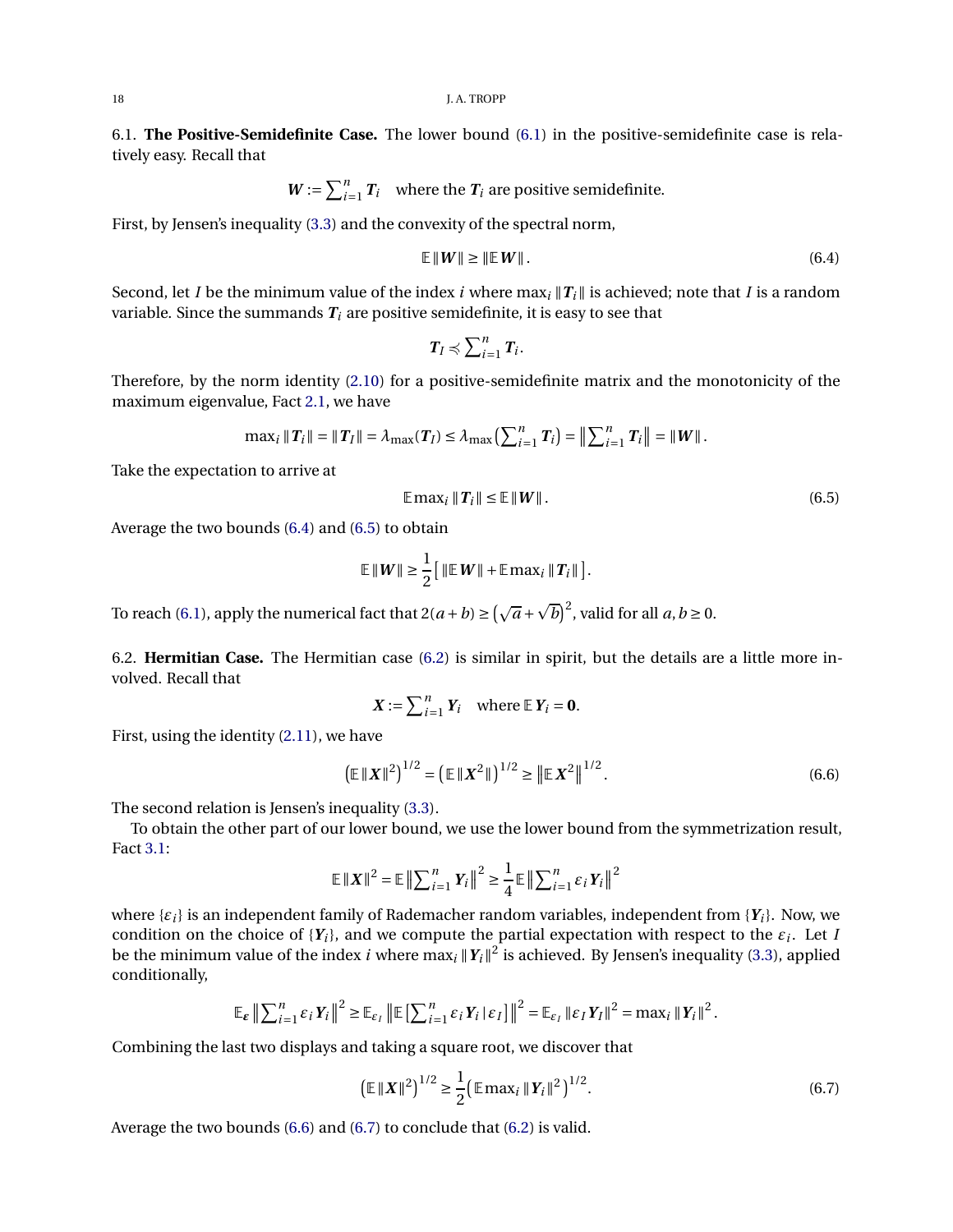6.3. **The Rectangular Case.** The rectangular case [\(6.3\)](#page-16-5) follows instantly from the Hermitian case when we apply [\(6.2\)](#page-16-4) to the Hermitian dilation. Recall that

$$
Z := \sum_{i=1}^n S_i \quad \text{where } \mathbb{E} S_i = 0.
$$

Define a random matrix *X* by applying the Hermitian dilation [\(2.18\)](#page-8-3) to *Z* :

$$
\mathbf{X} := \mathscr{H}(\mathbf{Z}) = \sum_{i=1}^n \mathscr{H}(\mathbf{S}_i).
$$

Since *X* is a sum of independent, centered, random Hermitian matrices, the bound [\(6.2\)](#page-16-4) yields

$$
\left(\mathbb{E}\left\|\mathcal{H}(\boldsymbol{Z})\right\|^2\right)^{1/2} \geq \frac{1}{2}\left\|\mathbb{E}\left[\mathcal{H}(\boldsymbol{Z})^2\right]\right\| + \frac{1}{4}\left(\mathbb{E}\max_i\|\mathcal{H}(\boldsymbol{S}_i)\|^2\right)^{1/2}.
$$

<span id="page-18-0"></span>Repeating the calculations in Section [5.3,](#page-15-0) we arrive at the advertised result [\(6.3\)](#page-16-5).

## 7. OPTIMALITY OF THEOREM [I](#page-1-0)

The lower bounds and upper bounds in Theorem [I](#page-1-0) match, except for the dimensional factor *C*(*d*). In this section, we show by example that neither the lower bounds nor the upper bounds can be sharpened substantially. More precisely, the logarithms cannot appear in the lower bound, and they must appear in the upper bound. As a consequence, unless we make further assumptions, Theorem [I](#page-1-0) cannot be improved except by constant factors and, in one place, by an iterated logarithm.

<span id="page-18-1"></span>7.1. **Upper Bound: Variance Term.** First, let us show that the variance term in the upper bound in [\(1.5\)](#page-1-4) must contain a logarithm. This example is drawn from [\[Tro15a,](#page-22-1) Sec. 6.1.2].

For a large parameter *n*, consider the  $d \times d$  random matrix

$$
Z := \sum_{i=1}^d \sum_{j=1}^n \frac{1}{\sqrt{n}} \varepsilon_{ij} \mathbf{E}_{ij}
$$

As before,  $\{\varepsilon_{ij}\}\$ is an independent family of Rademacher random variables, and  $\mathbf{E}_{ii}$  is a  $d \times d$  matrix with a one in the  $(i, i)$  position and zeroes elsewhere. The variance parameter satisfies

$$
\nu(Z) = \left\| \sum_{i=1}^{d} \sum_{j=1}^{n} \frac{1}{n} \mathbf{E}_{ii} \right\| = \|\mathbf{I}_{d}\| = 1.
$$

The large deviation parameter satisfies

$$
L^{2} = \mathbb{E} \max_{i,j} \left\| \frac{1}{\sqrt{n}} \varepsilon_{ij} \mathbf{E}_{ii} \right\|^{2} = \frac{1}{n}.
$$

Therefore, the variance term drives the upper bound [\(1.5\)](#page-1-4). For this example, it is easy to estimate the norm directly. Indeed,

$$
\mathbb{E} \|Z\|^2 \approx \mathbb{E} \left\| \sum_{i=1}^d \gamma_i \mathbf{E}_{ii} \right\|^2 = \mathbb{E} \max_{i=1,\dots,d} |\gamma_i|^2 \approx 2 \log d.
$$

Here,  $\{\gamma_i\}$  is an independent family of standard normal variables, and the first approximation follows from the central limit theorem. The norm of a diagonal matrix is the maximum absolute value of one of the diagonal entries. Last, we use the well-known fact that the expected maximum among *d* squared standard normal variables is asymptotic to 2log*d*. In summary,

$$
\left(\mathbb{E}\,\|\boldsymbol{Z}\|^2\right)^{1/2} \approx \sqrt{2\log d \cdot v(\boldsymbol{X})}.
$$

We conclude that the variance term in the upper bound must carry a logarithm. Furthermore, it follows that Theorem [4.1](#page-10-1) is numerically sharp.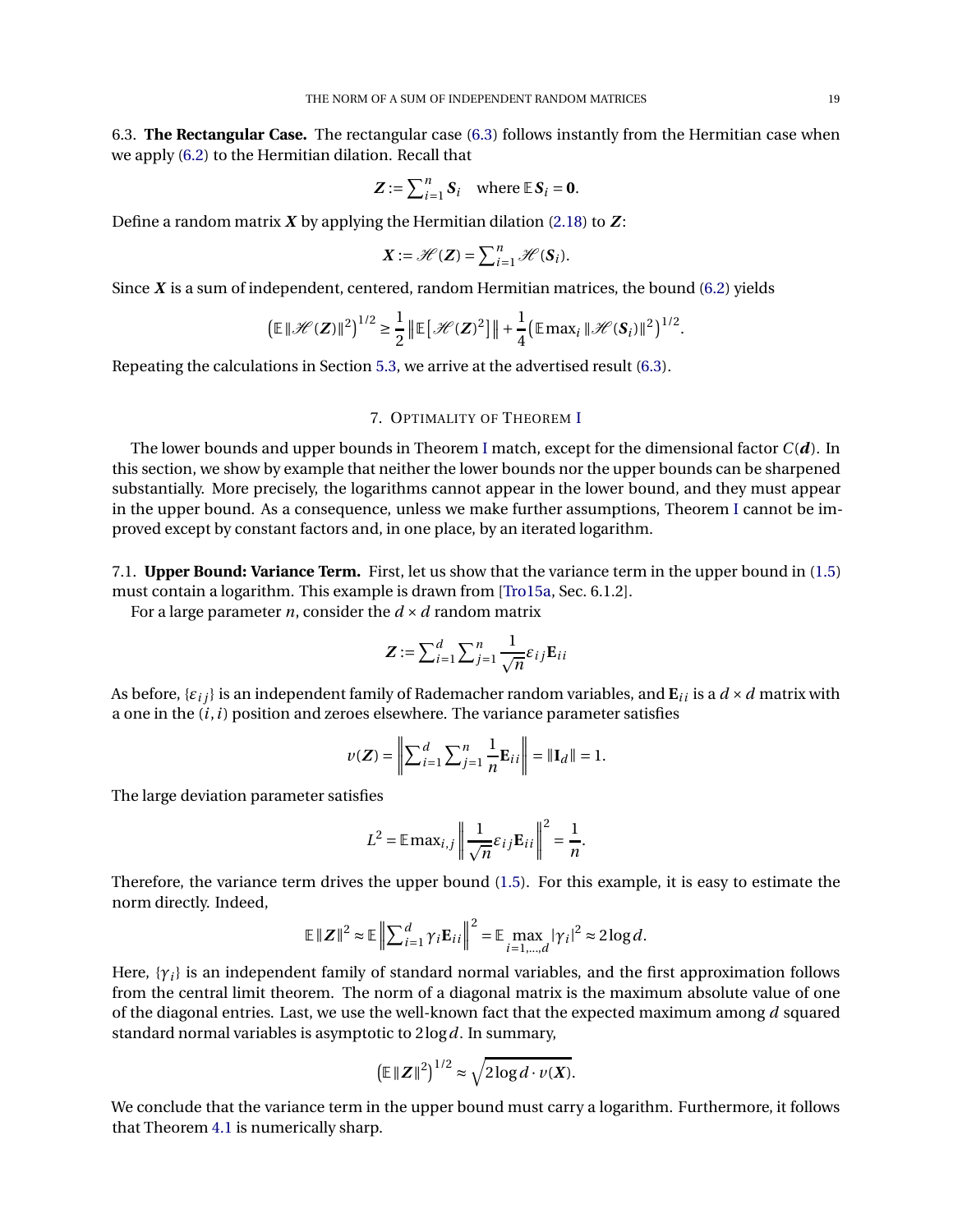20 J.A. TROPP

7.2. **Upper Bound: Large-Deviation Term.** Next, we verify that the large-deviation term in the upper bound in [\(1.5\)](#page-1-4) must also contain a logarithm, although the bound is slightly suboptimal. This example is drawn from [\[Tro15a,](#page-22-1) Sec. 6.1.2].

For a large parameter *n*, consider the  $d \times d$  random matrix

$$
\mathbf{Z} := \sum_{i=1}^{d} \sum_{j=1}^{n} (\delta_{ij} - n^{-1}) \cdot \mathbf{E}_{ii}
$$

where  $\{\delta_{ij}\}$  is an independent family of <code>BERNOULLI</code> $(n^{-1})$  random variables. That is,  $\delta_{ij}$  takes only the values zero and one, and its expectation is  $n^{-1}.$  The variance parameter for the random matrix is

$$
\nu(\mathbf{Z}) = \left\| \sum_{i=1}^{d} \sum_{j=1}^{n} \mathbb{E} \left( \delta_{ij} - n^{-1} \right)^2 \cdot \mathbf{E}_{ii} \right\| = \left\| \sum_{i=1}^{d} \sum_{j=1}^{n} n^{-1} \left( 1 - n^{-1} \right) \cdot \mathbf{E}_{ii} \right\| \approx 1.
$$

The large deviation parameter is

$$
L^{2} = \mathbb{E} \max_{i,j} \left\| \left( \delta_{ij} - n^{-1} \right) \cdot \mathbf{E}_{ii} \right\|^{2} \approx 1.
$$

Therefore, the large-deviation term drives the upper bound in [\(1.5\)](#page-1-4):

$$
\left(\mathbb{E}\left\|Z\right\|^2\right)^{1/2} \le \sqrt{4(1+2\lceil \log d \rceil)} + 4(1+2\lceil \log d \rceil).
$$

On the other hand, by direct calculation

$$
\left(\mathbb{E} \|Z\|^2\right)^{1/2} \approx \left(\mathbb{E} \left\|\sum_{i=1}^d (Q_i - 1) \cdot \mathbf{E}_{ii}\right\|^2\right)^{1/2} = \left(\mathbb{E} \max_{i=1,\dots,d} |Q_i - 1|^2\right)^{1/2} \approx \text{const} \cdot \frac{\log d}{\log \log d}.
$$

Here,  $\{Q_i\}$  is an independent family of POISSON(1) random variables, and the first approximation follows from the Poisson limit of a binomial. The second approximation depends on a (messy) calculation for the expected squared maximum of a family of independent Poisson variables. We see that the large deviation term in the upper bound [\(1.5\)](#page-1-4) cannot be improved, except by an iterated logarithm factor.

7.3. **Lower Bound: Variance Term.** Next, we argue that there are examples where the variance term in the lower bound from [\(1.5\)](#page-1-4) cannot have a logarithmic factor.

Consider a *d* ×*d* random matrix of the form

$$
\mathbf{Z} := \sum_{i,j=1}^d \varepsilon_{ij} \mathbf{E}_{ij}.
$$

Here, {*εi j*} is an independent family of Rademacher random variables. The variance parameter satisfies

$$
\nu(\mathbf{Z}) = \max \left\{ \left\| \sum_{i,j=1}^d \left( \mathbb{E} \varepsilon_{ij}^2 \right) \cdot \mathbf{E}_{ij} \mathbf{E}_{ij}^* \right\|, \left\| \sum_{i,j=1}^d \left( \mathbb{E} \varepsilon_{ij}^2 \right) \cdot \mathbf{E}_{ij}^* \mathbf{E}_{ij} \right\| \right\} = \max \{ \| d \cdot \mathbf{I}_d \|, \| d \cdot \mathbf{I}_d \| \} = d.
$$

The large-deviation parameter is

$$
L^2 = \mathbb{E} \max_{i,j} ||\varepsilon_{ij} \mathbf{E}_{ij}||^2 = 1.
$$

Therefore, the variance term controls the lower bound in [\(1.5\)](#page-1-4):

$$
\left(\mathbb{E}\left\|Z\right\|^2\right)^{1/2} \ge \sqrt{cd} + c.
$$

Meanwhile, it can be shown that the norm of the random matrix *Z* satisfies

$$
\left(\mathbb{E}\,\|\boldsymbol{Z}\|^2\right)^{1/2}\approx\sqrt{2d}.
$$

See the paper [\[BH14\]](#page-20-7) for an elegant proof of this nontrivial result. We see that the variance term in the lower bound in [\(1.5\)](#page-1-4) cannot have a logarithmic factor.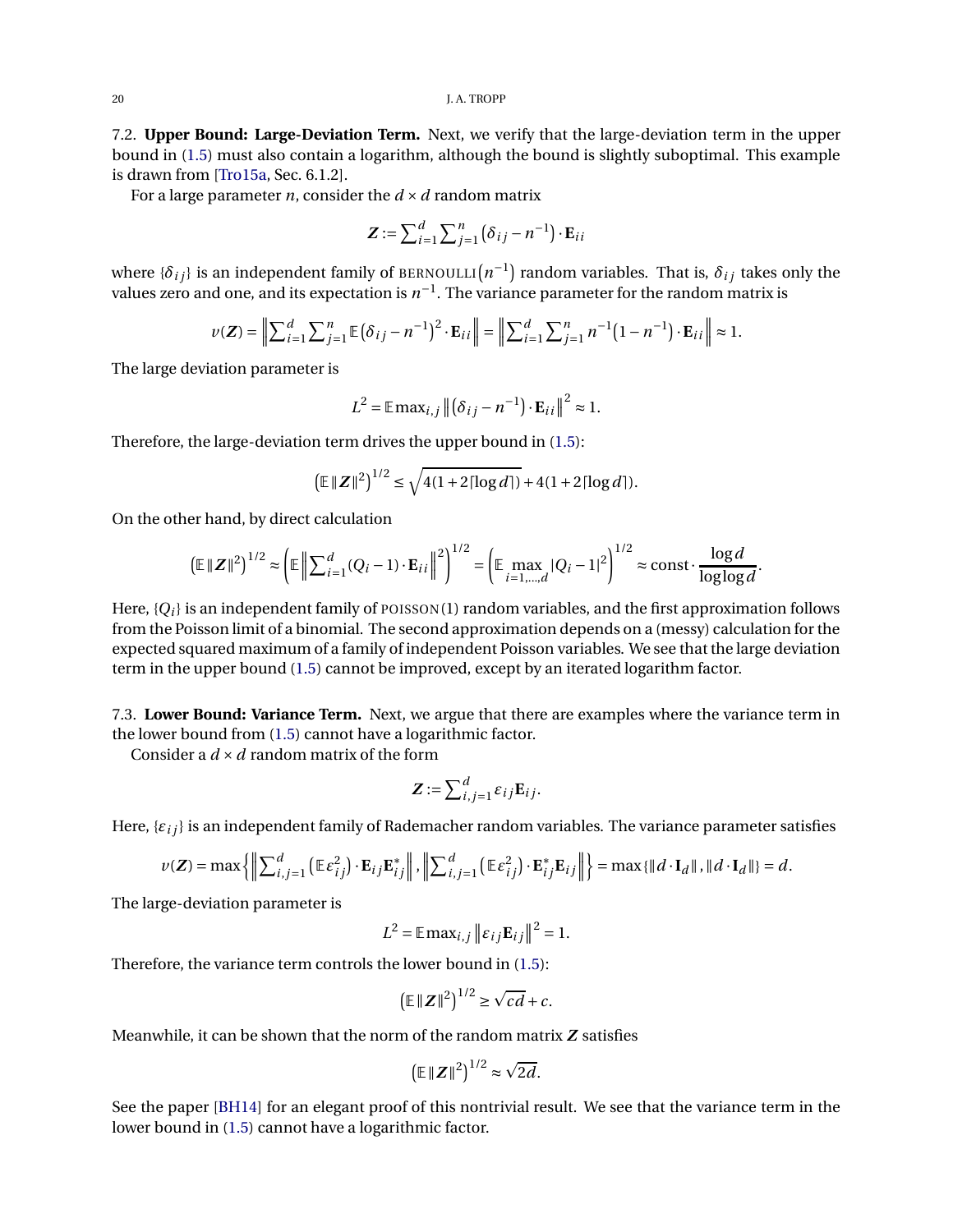Consider a *d* ×*d* random matrix of the form

$$
\mathbf{Z} := \sum_{i=1}^d P_i \mathbf{E}_{ii}.
$$

Here,  $\{P_i\}$  is an independent family of symmetric random variables whose tails satisfy

$$
\mathbb{P}\{|P_i| \ge t\} = \begin{cases} t^{-4}, & t \ge 1 \\ 1, & t \le 1. \end{cases}
$$

The key properties of these variables are that

$$
\mathbb{E} P_i^2 = 2 \quad \text{and} \quad \mathbb{E} \max_{i=1,\dots,d} P_i^2 \approx \text{const} \cdot d^2.
$$

The second expression just describes the asymptotic order of the expected maximum. We quickly compute that the variance term satisfies

$$
\nu(\mathbf{Z}) = \left\| \sum_{i=1}^{d} \left( \mathbb{E} P_i^2 \right) \mathbf{E}_{ii} \right\| = 2.
$$

Meanwhile, the large-deviation factor satisfies

$$
L^{2} = \mathbb{E} \max_{i=1,\dots,d} \| P_{i} \mathbf{E}_{ii} \|^{2} = \mathbb{E} \max_{i=1,\dots,d} |P_{i}|^{2} \approx \text{const} \cdot d^{2}.
$$

Therefore, the large-deviation term drives the lower bound [\(1.5\)](#page-1-4):

$$
\left(\mathbb{E}\|\mathbf{Z}\|^2\right)^{1/2}\gtrapprox \text{const}\cdot d.
$$

On the other hand, by direct calculation,

$$
\left(\mathbb{E} \|Z\|^2\right)^{1/2} = \left(\mathbb{E} \left\|\sum_{i=1}^d P_i \mathbf{E}_{ii}\right\|^2\right)^{1/2} = \left(\mathbb{E} \max_{i=1,\dots,d} |P_i|^2\right)^{1/2} \approx \text{const} \cdot d.
$$

We conclude that the large-deviation term in the lower bound [\(1.5\)](#page-1-4) cannot carry a logarithmic factor.

#### **ACKNOWLEDGMENTS**

The author wishes to thank Ryan Lee for a careful reading of the manuscript. The author gratefully acknowledges support from ONR award N00014-11-1002 and the Gordon & Betty Moore Foundation.

#### **REFERENCES**

- <span id="page-20-10"></span>[Bar02] A. Barvinok. *A course in convexity*, volume 54 of *Graduate Studies in Mathematics*. American Mathematical Society, Providence, RI, 2002.
- <span id="page-20-3"></span>[BG13] R. F. Bass and K. Gröchenig. Relevant sampling of band-limited functions. *Illinois J. Math.*, 57(1):43–58, 2013.
- <span id="page-20-7"></span>[BH14] A. Bandeira and R. V. Handel. Sharp nonasymptotic bounds on the norm of random matrices with independent entries. Available at <http://arXiv.org/abs/1408.6185>, Aug. 2014.
- <span id="page-20-9"></span>[Bha97] R. Bhatia. *Matrix analysis*, volume 169 of *Graduate Texts in Mathematics*. Springer-Verlag, New York, 1997.
- <span id="page-20-6"></span>[BLM13] S. Boucheron, G. Lugosi, and P. Massart. *Concentration inequalities*. Oxford University Press, Oxford, 2013. A nonasymptotic theory of independence, With a foreword by Michel Ledoux.
- <span id="page-20-8"></span>[Buc01] A. Buchholz. Operator Khintchine inequality in non-commutative probability. *Math. Ann.*, 319(1):1–16, 2001.
- <span id="page-20-11"></span>[BV04] S. Boyd and L. Vandenberghe. *Convex optimization*. Cambridge University Press, Cambridge, 2004.
- <span id="page-20-4"></span>[CBSW14] Y. Chen, S. Bhojanapalli, S. Sanghavi, and R. Ward. Coherent matrix completion. In *Proc. 31st Intl. Conf. Machine Learning*, Beijing, 2014.
- <span id="page-20-1"></span>[CC13] X. Chen and T. M. Christensen. Optimal uniform convergence rates for sieve nonparametric instrumental variables regression. Available at <http://arXiv.org/abs/1311.0412>, Nov. 2013.
- <span id="page-20-2"></span>[CDL13] A. Cohen, M. A. Davenport, and D. Leviatan. On the stability and accuracy of least squares approximations. *Found. Comput. Math.*, 13(5):819–834, 2013.
- <span id="page-20-0"></span>[CG14] P. Constantine and D. Gleich. Computing active subspaces. Available at <http://arXiv.org/abs/1408.0545>, Aug. 2014.
- <span id="page-20-5"></span>[CGH14] Y. Chen, L. Guibas, and Q. Huang. Near-optimal joint object matching via convex relaxation. In *Proc. 31st Intl. Conf. Machine Learning*, Beijing, 2014.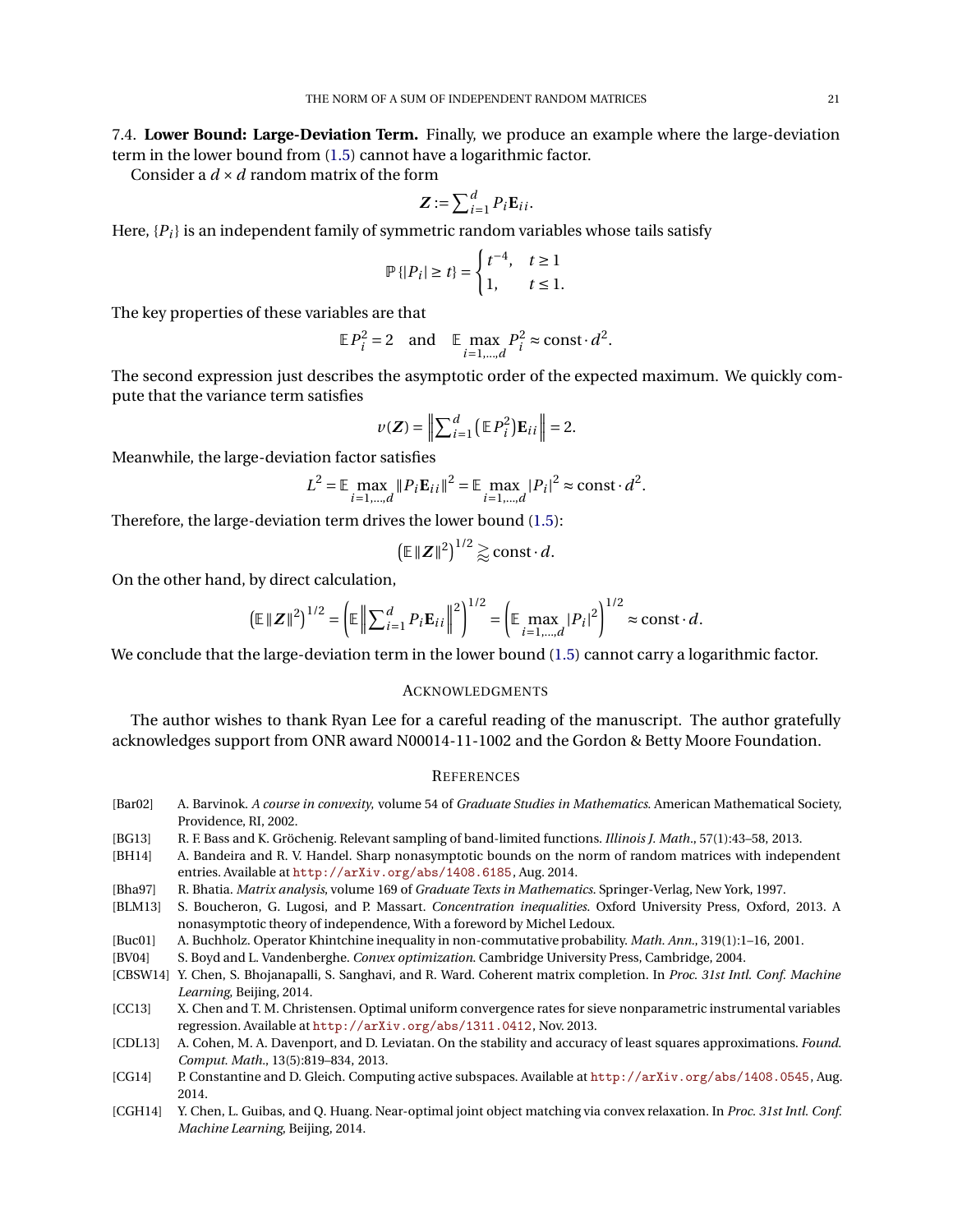<span id="page-21-11"></span>

| [CGT12] R. Y. Chen, A. Gittens, and J. A. Tropp. The masked sample covariance estimator: an analysis using matrix concen- |
|---------------------------------------------------------------------------------------------------------------------------|
| tration inequalities. <i>Inf. Inference</i> , 1(1):2-20, 2012.                                                            |

- <span id="page-21-9"></span>[CKM<sup>+</sup>14] M. B. Cohen, R. Kyng, G. L. Miller, J. W. Pachocki, R. Peng, A. B. Rao, and S. C. Xu. Solving SDD linear systems in nearly *m* log1/2(*n*) time. In *Proceedings of the 46th Annual ACM Symposium on Theory of Computing*, STOC '14, pages 343–352, New York, NY, USA, 2014. ACM.
- <span id="page-21-6"></span>[CSW12] S.-S. Cheung, A. M.-C. So, and K. Wang. Linear matrix inequalities with stochastically dependent perturbations and applications to chance-constrained semidefinite optimization. *SIAM J. Optim.*, 22(4):1394–1430, 2012.
- <span id="page-21-2"></span>[DKC13] J. Djolonga, A. Krause, and V. Cevher. High-dimensional Gaussian process bandits. In C. Burges, L. Bottou, M. Welling, Z. Ghahramani, and K. Weinberger, editors, *Advances in Neural Information Processing Systems 26*, pages 1025–1033. Curran Associates, Inc., 2013.
- <span id="page-21-4"></span>[FSV12] M. Fornasier, K. Schnass, and J. Vybiral. Learning functions of few arbitrary linear parameters in high dimensions. *Found. Comput. Math.*, 12(2):229–262, 2012.
- <span id="page-21-22"></span>[GS01] G. R. Grimmett and D. R. Stirzaker. *Probability and random processes*. Oxford University Press, New York, third edition, 2001.
- <span id="page-21-18"></span>[Hal74] P. R. Halmos. *Finite-dimensional vector spaces*. Springer-Verlag, New York-Heidelberg, second edition, 1974. Undergraduate Texts in Mathematics.
- <span id="page-21-19"></span>[HJ13] R. A. Horn and C. R. Johnson. *Matrix analysis*. Cambridge University Press, Cambridge, second edition, 2013.
- <span id="page-21-8"></span>[HO14] N. J. A. Harvey and N. Olver. Pipage rounding, pessimistic estimators and matrix concentration. In *Proceedings of the Twenty-Fifth Annual ACM-SIAM Symposium on Discrete Algorithms*, SODA '14, pages 926–945. SIAM, 2014.
- <span id="page-21-7"></span>[Hol12] A. S. Holevo. *Quantum systems, channels, information*, volume 16 of *De Gruyter Studies in Mathematical Physics*. De Gruyter, Berlin, 2012. A mathematical introduction.
- <span id="page-21-26"></span>[ JX03] M. Junge and Q. Xu. Noncommutative Burkholder/Rosenthal inequalities. *Ann. Probab.*, 31(2):948–995, 2003.
- <span id="page-21-27"></span>[ JX08] M. Junge and Q. Xu. Noncommutative Burkholder/Rosenthal inequalities. II. Applications. *Israel J. Math.*, 167:227– 282, 2008.
- <span id="page-21-24"></span>[ JZ13] M. Junge and Q. Zeng. Noncommutative Bennett and Rosenthal inequalities. *Ann. Probab.*, 41(6):4287–4316, 2013.
- <span id="page-21-1"></span>[Kol11] V. Koltchinskii. *Oracle inequalities in empirical risk minimization and sparse recovery problems*, volume 2033 of *Lecture Notes in Mathematics*. Springer, Heidelberg, 2011. Lectures from the 38th Probability Summer School held in Saint-Flour, 2008, École d'Été de Probabilités de Saint-Flour. [Saint-Flour Probability Summer School].
- <span id="page-21-13"></span>[LO94] R. Latała and K. Oleszkiewicz. On the best constant in the Khinchin-Kahane inequality. *Studia Math.*, 109(1):101– 104, 1994.
- <span id="page-21-15"></span>[LP86] F. Lust-Piquard. Inégalités de Khintchine dans *C<sup>p</sup>* (1 < *p* < ∞). *C. R. Acad. Sci. Paris Sér. I Math.*, 303(7):289–292, 1986.
- <span id="page-21-3"></span>[LPSS+14] D. Lopez-Paz, S. Sra, A. Smola, Z. Ghahramani, and B. Schölkopf. Randomized nonlinear component analysis. In *Proc. 31st Intl. Conf. Machine Learning*, Beijing, July 2014.
- <span id="page-21-17"></span>[LT11] M. Ledoux and M. Talagrand. *Probability in Banach spaces*. Classics in Mathematics. Springer-Verlag, Berlin, 2011. Isoperimetry and processes, Reprint of the 1991 edition.
- <span id="page-21-20"></span>[Lue69] D. G. Luenberger. *Optimization by vector space methods*. John Wiley & Sons, Inc., New York-London-Sydney, 1969.
- <span id="page-21-0"></span>[MB14] W. B. March and G. Biros. Far-field compression for fast kernel summation methods in high dimensions. Available at <http://arXiv.org/abs/1409.2802>, Sep. 2014.
- <span id="page-21-12"></span>[MJC+14] L. Mackey, M. I. Jordan, R. Y. Chen, B. Farrell, and J. A. Tropp. Matrix concentration inequalities via the method of exchangeable pairs. *Ann. Probab.*, 42(3):906–945, 2014.
- <span id="page-21-5"></span>[MKR12] E. Morvant, S. Koço, and L. Ralaivola. PAC-Bayesian generalization bound on confusion matrix for multi-class classification. In *Proc. 29th Intl. Conf. Machine Learning*, Edinburgh, 2012.
- <span id="page-21-23"></span>[MZ11] A. Magen and A. Zouzias. Low rank matrix-valued Chernoff bounds and approximate matrix multiplication. In *Proceedings of the Twenty-Second Annual ACM-SIAM Symposium on Discrete Algorithms*, pages 1422–1436. SIAM, Philadelphia, PA, 2011.
- <span id="page-21-29"></span>[NP77] S. V. Nagaev and I. F. Pinelis. Some inequalities for the distributions of sums of independent random variables. *Teor. Verojatnost. i Primenen.*, 22(2):254–263, 1977.
- <span id="page-21-10"></span>[Oli10] R. I. Oliveira. The spectrum of random *k*-lifts of large graphs (with possibly large *k*). *J. Comb.*, 1(3-4):285–306, 2010.
- <span id="page-21-14"></span>[Oli13] R. I. Oliveira. The lower tail of random quadratic forms, with applications to ordinary least squares and restricted eigenvalue properties. Available at <http://arXiv.org/abs/1312.2903>, Dec. 2013.
- <span id="page-21-16"></span>[Pis98] G. Pisier. Non-commutative vector valued *Lp*-spaces and completely *p*-summing maps. *Astérisque*, (247):vi+131, 1998.
- <span id="page-21-21"></span>[Roc97] R. T. Rockafellar. *Convex analysis*. Princeton Landmarks in Mathematics. Princeton University Press, Princeton, NJ, 1997. Reprint of the 1970 original, Princeton Paperbacks.
- <span id="page-21-28"></span>[Ros70a] B. Rosén. On bounds on the central moments of even order of a sum of independent random variables. *Ann. Math. Statist.*, 41:1074–1077, 1970.
- <span id="page-21-25"></span>[Ros70b] H. P. Rosenthal. On the subspaces of *L p* (*p* > 2) spanned by sequences of independent random variables. *Israel J. Math.*, 8:273–303, 1970.